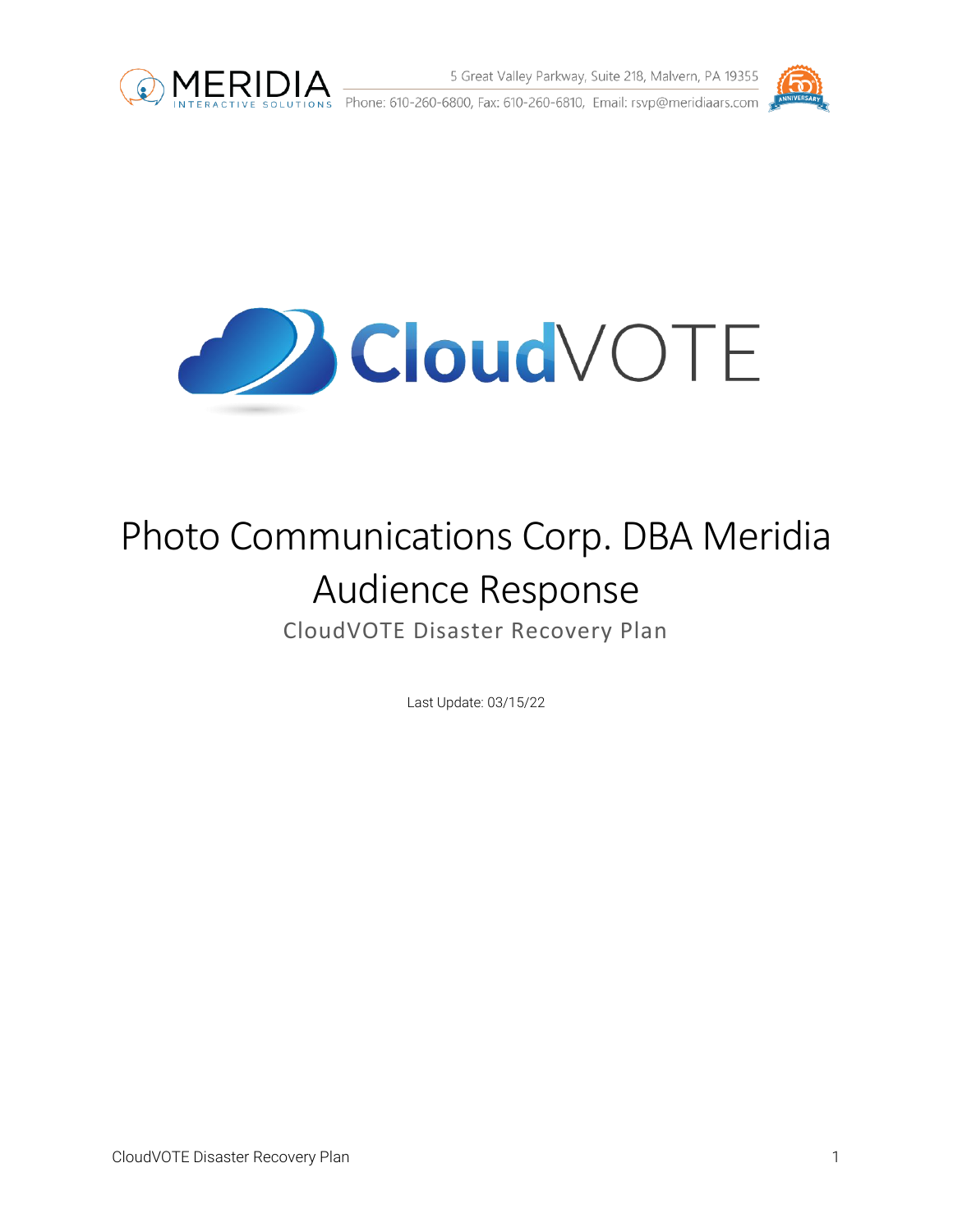



# **Table of Contents**

| 1            |  |
|--------------|--|
| 1.1          |  |
| 1.2          |  |
| 1.3          |  |
| 1.4          |  |
| $\mathbf{2}$ |  |
| 2.1          |  |
| 2.1.1        |  |
| 2.1.2        |  |
| 2.2          |  |
| 2.3          |  |
| 2.3.1        |  |
| 2.3.2        |  |
| 2.3.3        |  |
| 2.3.4        |  |
| 2.3.5        |  |
| 2.3.7        |  |
| 4            |  |
| 5            |  |
| 5.1          |  |
| 5.2          |  |
| 5.3          |  |
| 6            |  |
|              |  |
|              |  |
|              |  |
|              |  |
|              |  |
|              |  |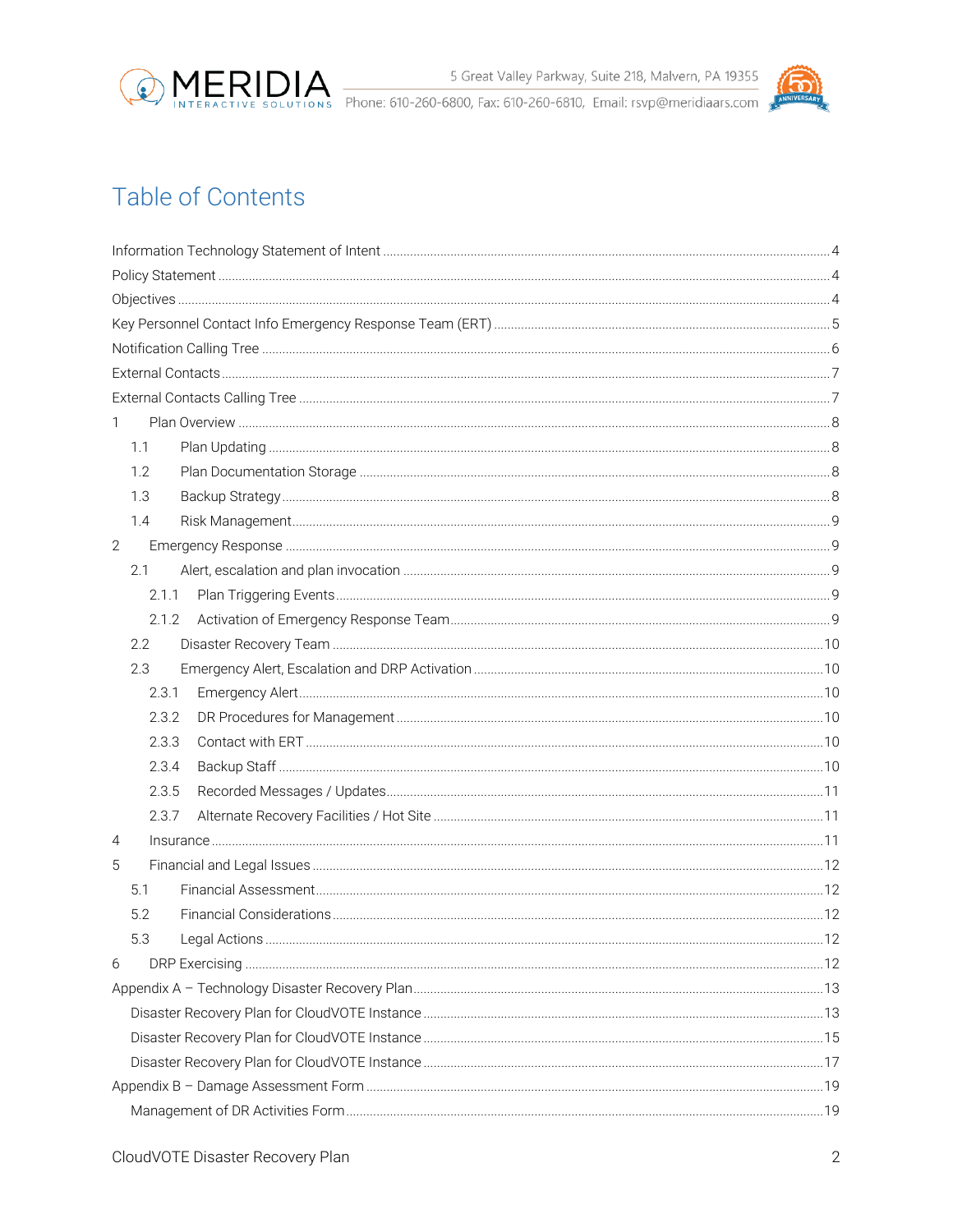

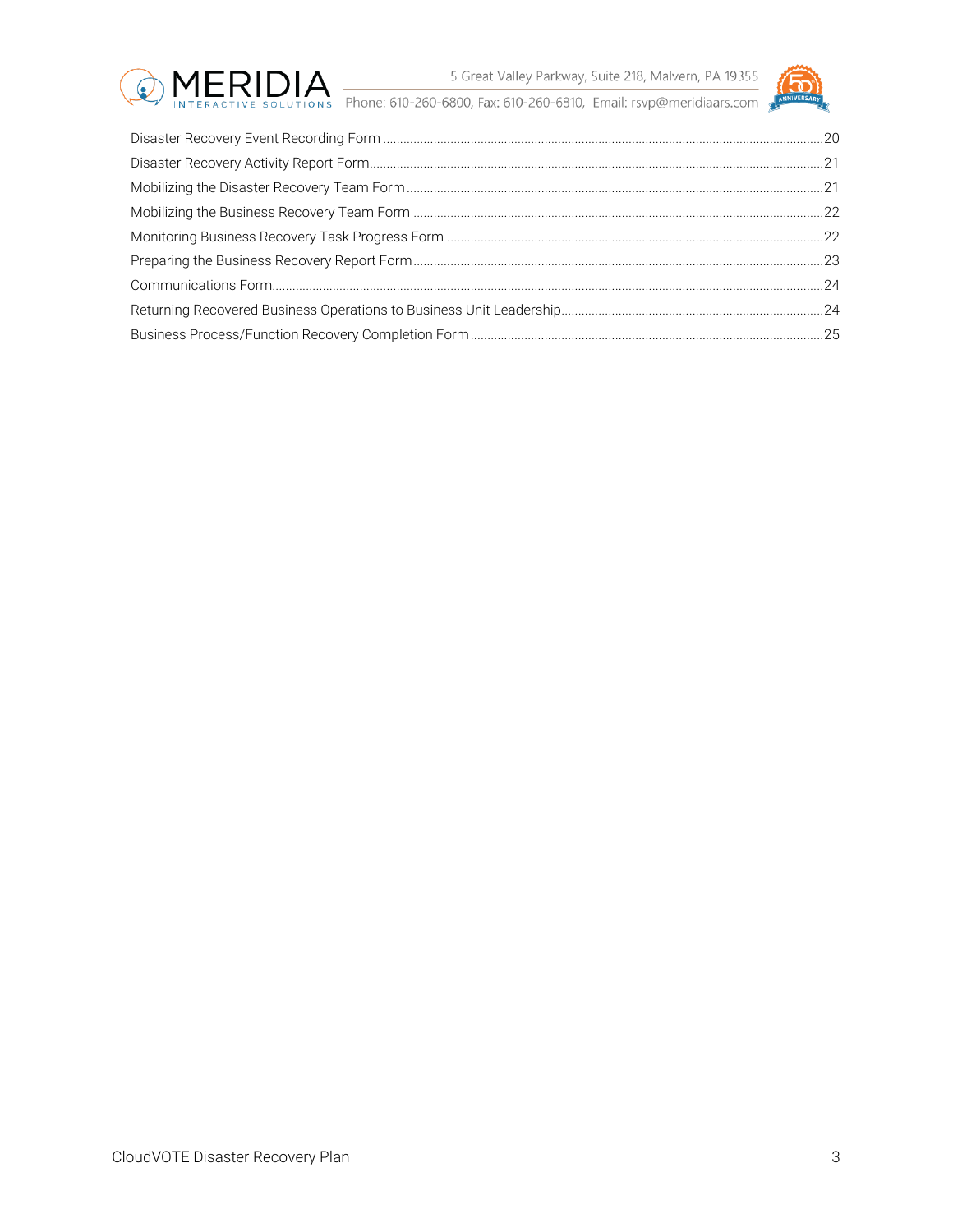



# <span id="page-3-0"></span>Information Technology Statement of Intent

This document delineates our policies and procedures for technology disaster recovery, as well as our process-level plans for recovering critical technology platforms as they relate to Hosted CloudVOTE SaaS Product ("Service"). This document summarizes our recommended procedures. In the event of an actual emergency situation, modifications to this document may be made to ensure physical safety of our people, our systems, and our data.

Our mission is to ensure personnel safety, information system uptime, data integrity and availability, and business continuity.

# <span id="page-3-1"></span>Policy Statement

Corporate management has approved the following policy statement:

- The company shall develop a comprehensive Service disaster recovery plan.
- A formal risk assessment shall be undertaken to determine the requirements for the disaster recovery plan.
- The disaster recovery plan should cover all essential and critical hosted infrastructure elements, systems and networks, in accordance with key business activities.
- The disaster recovery plan should be periodically tested in a simulated environment to ensure that it can be implemented in emergency situations and that the management and staff understand how it is to be executed.
- All staff must be made aware of the disaster recovery plan and their own respective roles.
- The disaster recovery plan is to be kept up to date to take into account changing circumstances.

# <span id="page-3-2"></span>**Objectives**

The principal objective of the disaster recovery program is to develop, test and document a well-structured and easily understood plan which will help the Service recover as quickly and effectively as possible from an unforeseen disaster or emergency which interrupts the Service and dependent business operations. Additional objectives include the following:

- The need to ensure that all employees fully understand their duties in implementing such a plan.
- The need to ensure that operational policies are adhered to within all planned activities.
- The need to ensure that proposed contingency arrangements are cost-effective.
- The need to consider implications on all Service instances.
- Disaster recovery capabilities as applicable to key customers, vendors and others.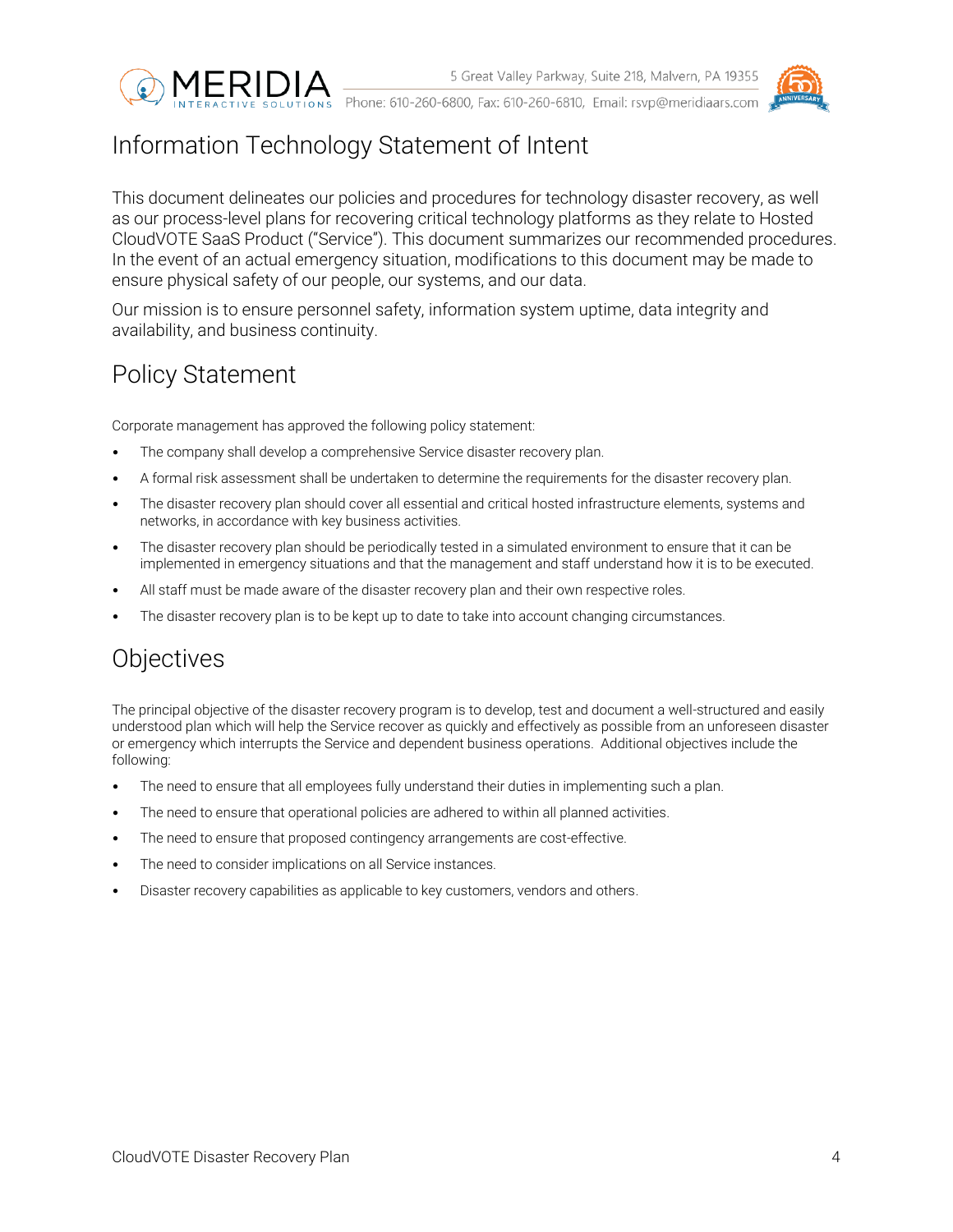



# <span id="page-4-0"></span>Key Personnel Contact Info Emergency Response Team (ERT)

| Name, Title | <b>Contact Option</b> | <b>Contact Number</b> |
|-------------|-----------------------|-----------------------|
|             | <b>Business</b>       |                       |
|             | Mobile                |                       |
|             | Primary               |                       |
|             | Alternate             |                       |
|             |                       |                       |
|             | <b>Business</b>       |                       |
|             | Mobile                |                       |
|             | Primary               |                       |
|             | Alternate             |                       |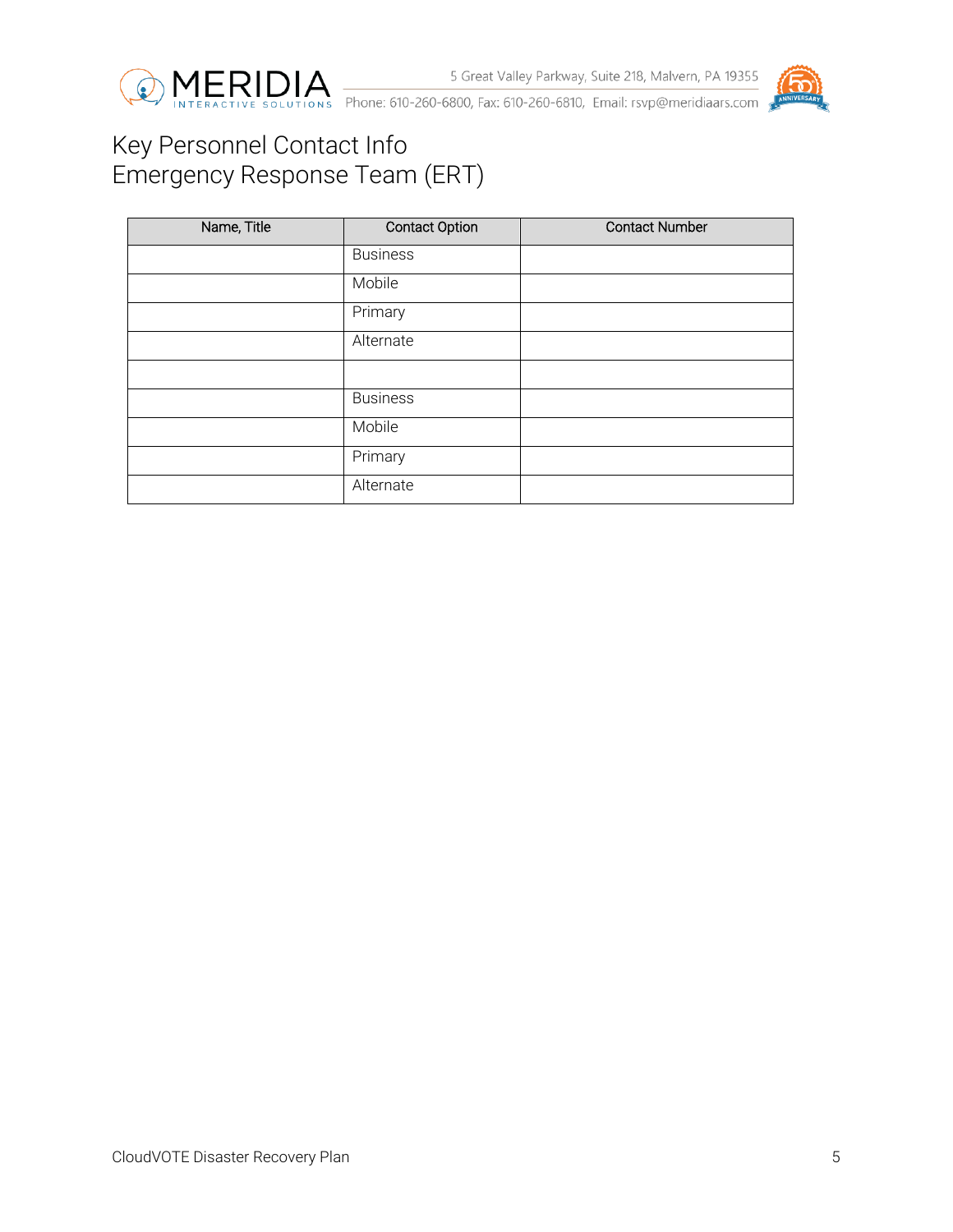

5 Great Valley Parkway, Suite 218, Malvern, PA 19355



Phone: 610-260-6800, Fax: 610-260-6810, Email: rsvp@meridiaars.com

# <span id="page-5-0"></span>Notification Calling Tree

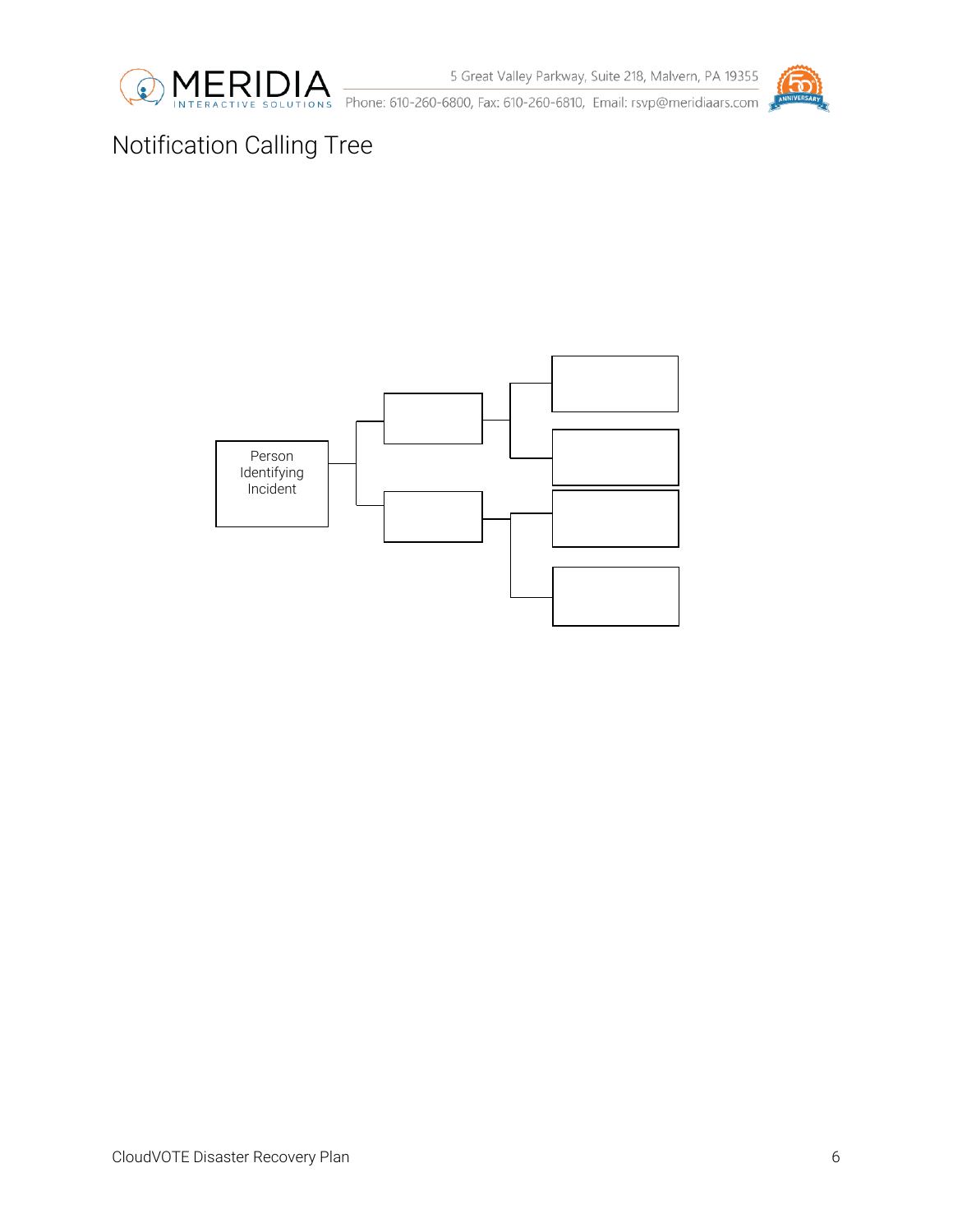



# <span id="page-6-0"></span>External Contacts

| Name, Title | <b>Contact Option</b> | <b>Contact Number</b> |
|-------------|-----------------------|-----------------------|
|             |                       |                       |
|             |                       |                       |

# <span id="page-6-1"></span>External Contacts Calling Tree

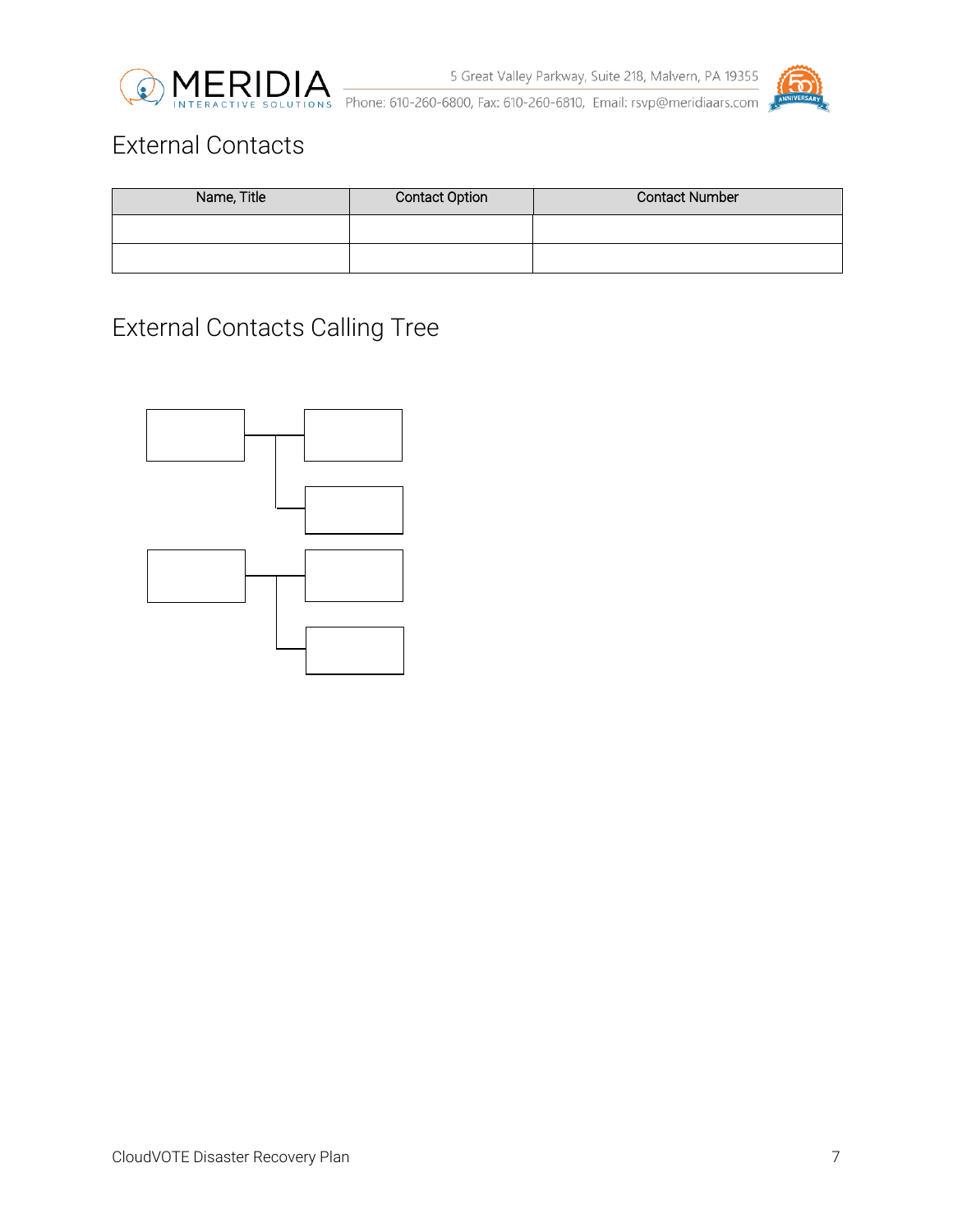



### <span id="page-7-0"></span>1 Plan Overview

#### <span id="page-7-1"></span>1.1 PLAN UPDATING

It is necessary for the DRP updating process to be properly structured and controlled. Whenever changes are made to the plan they are to be fully tested and appropriate amendments should be made to the training materials. This will involve the use of formalized change control procedures under the control of the COO.

#### <span id="page-7-2"></span>1.2 PLAN DOCUMENTATION STORAGE

Copies of this Plan, CD, and hard copies will be stored in secure locations to be defined by the company. Each member of senior management will be issued a CD and hard copy of this plan to be filed at home. Each member of the Disaster Recovery Team and the Business Recovery Team will be issued a CD and hard copy of this plan. A master protected copy will be stored on specific resources established for this purpose.

#### <span id="page-7-3"></span>1.3 BACKUP STRATEGY

Key CloudVOTE Components, agreed backup strategy, and primary and backup location for each are listed below. The strategy chosen is for a fully geo-redundant recovery site (either "West US", "East US" or "Central US"). This strategy entails the maintenance of a fully mirrored duplicate site, which will enable instantaneous switching between the live site (Primary) and the recovery (Backup) site.

| <b>KEY CLOUDVOTE COMPONENT</b> | <b>BACKUP STRATEGY (Primary/Backup)</b>        |
|--------------------------------|------------------------------------------------|
| Azure App Service              | Fully mirrored recovery site (East US/West US) |
| Azure Storage                  | Fully mirrored recovery site (East US/West US) |
| Azure SQL Database             | Fully mirrored recovery site (East US/West US) |
| Azure Cloud Service            | Fully mirrored recovery site (East US/West US) |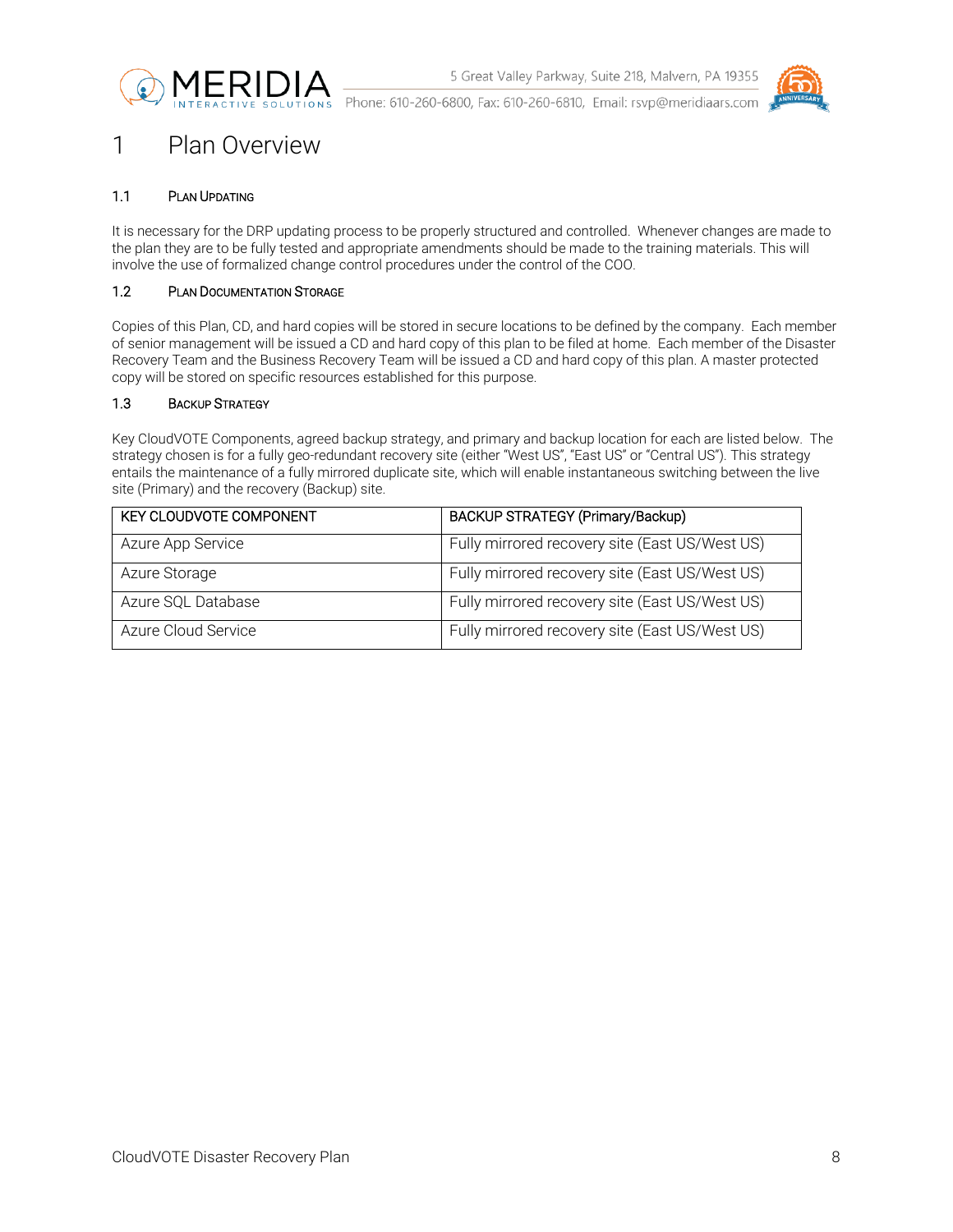



#### <span id="page-8-0"></span>1.4 RISK MANAGEMENT

There are many potential disruptive threats which can occur at any time and affect the normal business process. We have considered a wide range of potential threats and the results of our deliberations are included in this section.

Potential disasters have been assessed as follows:

| <b>Potential Disaster</b> | Probability<br>Rating | Impact<br>Rating | <b>Potential Consequences</b>  | <b>Brief Description Of Remedial Actions</b>                                   |
|---------------------------|-----------------------|------------------|--------------------------------|--------------------------------------------------------------------------------|
| Virus/Malware             | 3                     | $\overline{2}$   | Application malfunction        | Anti-malware cleanup, automatic<br>switch to backup site                       |
| Hack/Intrusion            | 3                     | $\overline{2}$   | Compromised security & privacy | Immediate shutdown and automatic<br>switch to backup, follow-up code<br>review |
| Environment<br>failure    | 3                     |                  |                                | Automatic switch to backup                                                     |
| Regional failure          | 5                     |                  |                                | Automatic switch to backup                                                     |
| Probability:              | 1=Very High           |                  | 5=Very Low                     |                                                                                |

Impact: 1=Total destruction 5=Minor annoyance

## <span id="page-8-1"></span>2 Emergency Response

#### <span id="page-8-2"></span>2.1 ALERT, ESCALATION AND PLAN INVOCATION

### <span id="page-8-3"></span>2.1.1 Plan Triggering Events

Key trigger issues at the live site that would lead to activation of the DRP are:

- Total loss of all communications
- Total loss of power
- Hack/Digital Intrusion
- Loss of the building

### <span id="page-8-4"></span>2.1.2 Activation of Emergency Response Team

When an incident occurs, the Emergency Response Team (ERT) must be activated. The ERT will then decide the extent to which the DRP must be invoked. All employees must be issued a Quick Reference card containing ERT contact details to be used in the event of a disaster. Responsibilities of the ERT are to:

- Respond immediately to a potential disaster and call emergency contacts;
- Allocate responsibilities and activities as required;
- Assess the extent of the disaster and its impact on business functions, application continuity, etc.;
- Decide which elements of the DR Plan should be activated;
- Establish and manage disaster recovery team to maintain vital services and return to normal operation.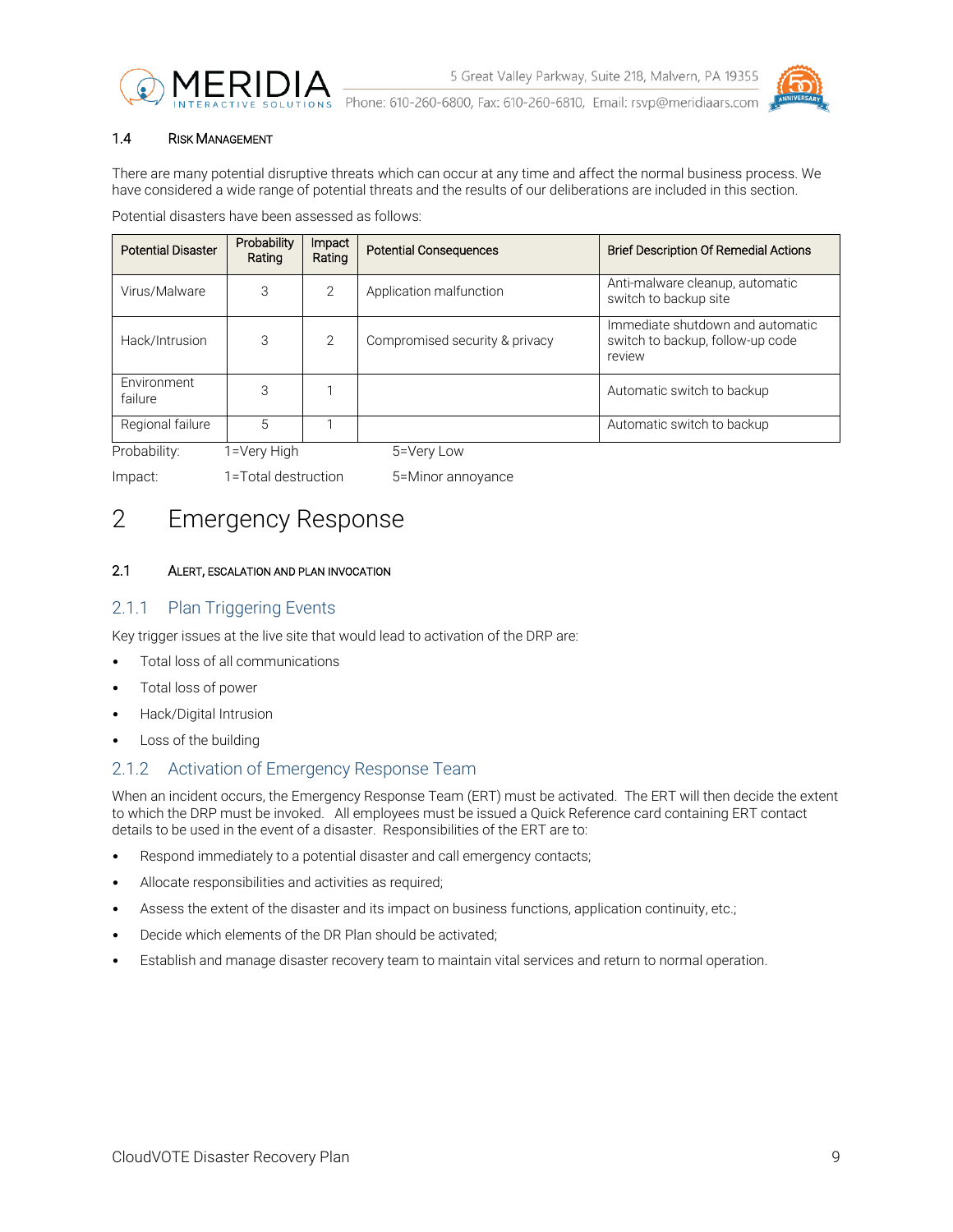

5 Great Valley Parkway, Suite 218, Malvern, PA 19355

Phone: 610-260-6800, Fax: 610-260-6810, Email: rsvp@meridiaars.com

#### <span id="page-9-0"></span>2.2 DISASTER RECOVERY TEAM

The team will be contacted and assembled by the ERT. The team's responsibilities include:

- Establish facilities for an emergency level of service within one (1) business hour;
- Restore key services within two (2) business hours of the incident:
- Recover to business as usual within eight (8) to twenty-four (24) hours after the incident;
- Coordinate activities with disaster recovery team;
- Report to the emergency response team.

#### <span id="page-9-1"></span>2.3 EMERGENCY ALERT, ESCALATION AND DRP ACTIVATION

This policy and procedure has been established to ensure that in the event of a disaster or crisis, personnel will have a clear understanding of who should be contacted. Procedures have been addressed to ensure that communications can be quickly established while activating disaster recovery.

### <span id="page-9-2"></span>2.3.1 Emergency Alert

The person discovering the incident calls a member of the Emergency Response Team in the order listed:

Emergency Response Team

- First Contact
- Second Contact
- Third Contact

If not available try:

- First Backup Contact
- Second Backup Contact

The Emergency Response Team (ERT) is responsible for activating the DRP for disasters identified in this plan, as well as in the event of any other occurrence that affects the company's capability to perform normally.

One of the tasks during the early stages of the emergency is to notify the Disaster Recovery Team (DRT) that an emergency has occurred. The notification will request DRT members to assess all available information about the problem and will involve sufficient details to have this request effectively communicated. The Business Recovery Team (BRT) will consist of senior representatives from the main business departments. The BRT Leader will be a senior member of the company's management team, and will be responsible for taking overall charge of the process and ensuring that the company returns to normal working operations as early as possible.

#### <span id="page-9-3"></span>2.3.2 DR Procedures for Management

Members of the Meridia management team will keep a hard copy of the names and contact numbers of each member of the ERT. In addition, management team members will have a hard copy of the company's disaster recovery and business continuity plans on file in their homes in the event that the headquarters building is inaccessible, unusable, or destroyed.

#### <span id="page-9-4"></span>2.3.3 Contact with ERT

Meridia managers will serve as the focal points in case of emergency, while designated contacts will notify the ERT, discuss the crisis/disaster and the company's immediate plans. If members of the Meridia management or others on ERT cannot reach one of the designated contacts, they are advised to call the secondary (emergency) contact to relay information on the disaster.

#### <span id="page-9-5"></span>2.3.4 Backup Staff

If a Meridia manager or staff member designated to contact other members of the ERT is unavailable or incapacitated, the designated backup staff member will perform notification duties.

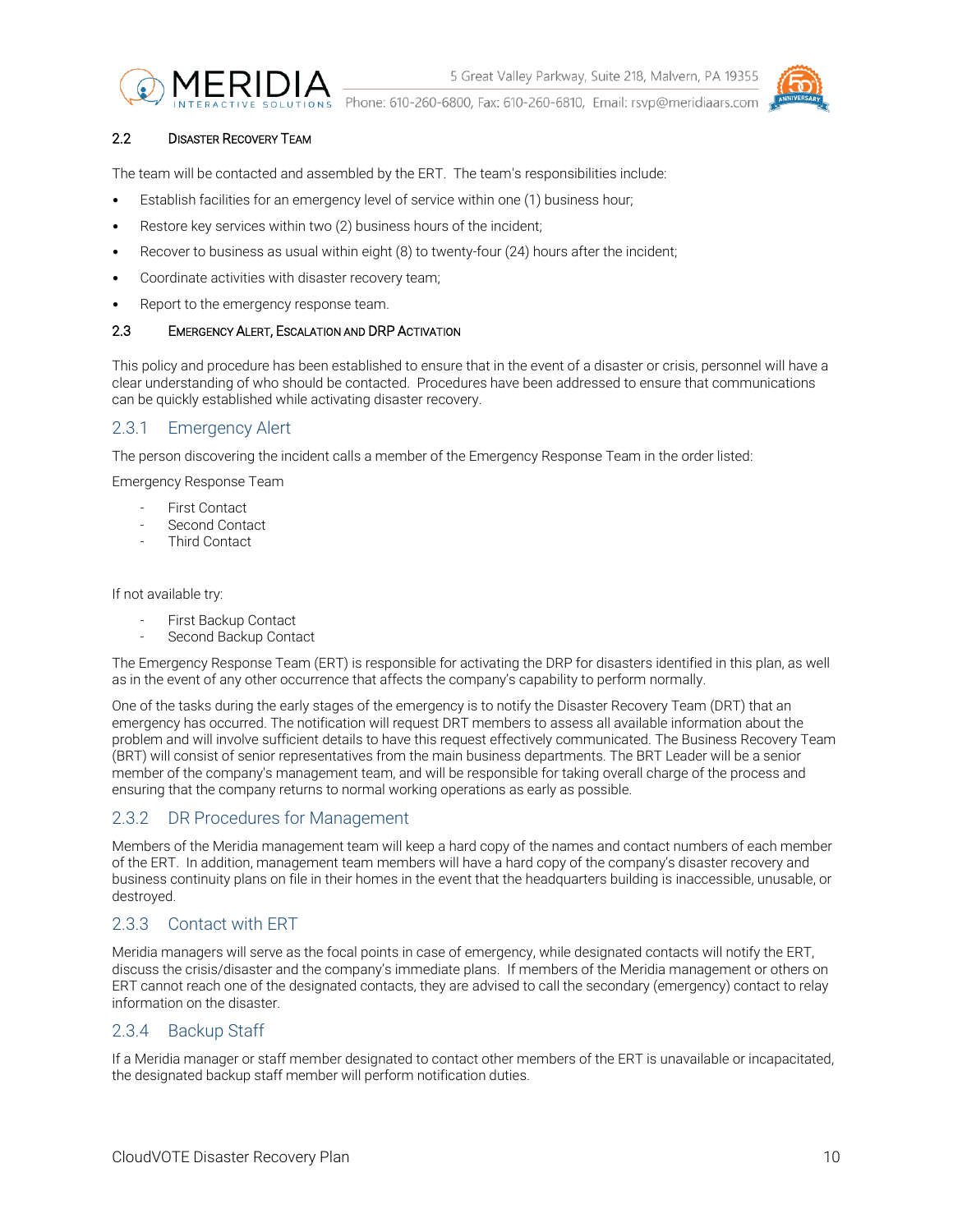



### <span id="page-10-0"></span>2.3.5 Recorded Messages / Updates

For the latest information on the disaster and the organization's response, ERT members can call any of the numbers listed in the DRP wallet card. Included in messages will be data on the nature of the disaster, steps taken toward recovery so far, and any updates on latest progress of work resumption.

### <span id="page-10-1"></span>2.3.7 Alternate Recovery Facilities / Hot Site

Automatically, through a geo-redundant failover mechanism, the hot site will be activated and notification will be given via email, phone or through communications with managers.

### <span id="page-10-2"></span>4 Insurance

As part of the Service disaster recovery and business continuity strategies a number of insurance policies have been put in place. These include errors and omissions, directors & officers liability, general liability, and business interruption insurance.

*If insurance-related assistance is required following an emergency out of normal business hours, please contact:* 

| Policy # | Coverage Type | Coverage<br>Period | Amount Of Coverage | <b>Next Renewal</b><br>Date |
|----------|---------------|--------------------|--------------------|-----------------------------|
|          |               |                    |                    |                             |
|          |               |                    |                    |                             |
|          |               |                    |                    |                             |
|          |               |                    |                    |                             |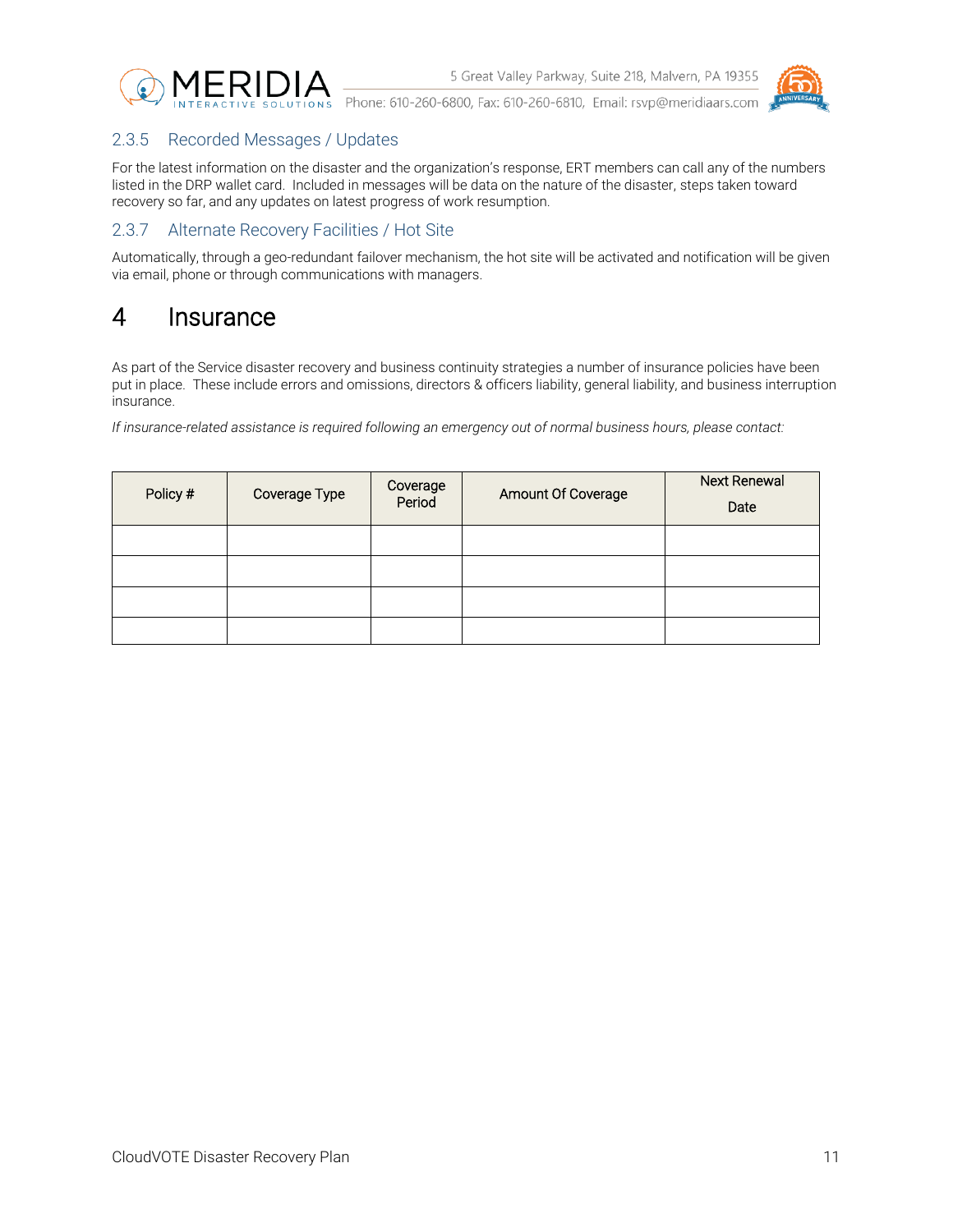



### <span id="page-11-0"></span>5 Financial and Legal Issues

#### <span id="page-11-1"></span>5.1 FINANCIAL ASSESSMENT

The emergency response team shall prepare an initial assessment of the impact of the incident on the financial affairs of the Service. The assessment should include:

- Loss of uptime
- Loss of information
- Extraneous cost related to employing emergency resources

#### <span id="page-11-2"></span>5.2 FINANCIAL CONSIDERATIONS

The immediate financial consideration of/on the Service must be addressed. These can include:

- Immediate effect of downtime on Service revenue
- Temporary cost increase due to resiliency failover

#### <span id="page-11-3"></span>5.3 LEGAL ACTIONS

The company legal department and Meridia management will jointly review the aftermath of the incident and decide whether there may be legal actions resulting from the event; in particular, the possibility of claims by or against the company for regulatory violations, etc.

# <span id="page-11-4"></span>6 DRP Exercising

Disaster recovery plan exercises are an essential part of the plan development process. In a DRP exercise, everyone who participates learns what needs to be improved, and how the improvements can be implemented. Plan exercising ensures that emergency teams are familiar with their assignments and, more importantly, are confident in their capabilities.

Successful DR plans launch into action smoothly and effectively when they are needed. This will only happen if everyone with a role to play in the plan has rehearsed the role one or more times. The plan should also be validated by simulating the circumstances within which it has to work and seeing what happens.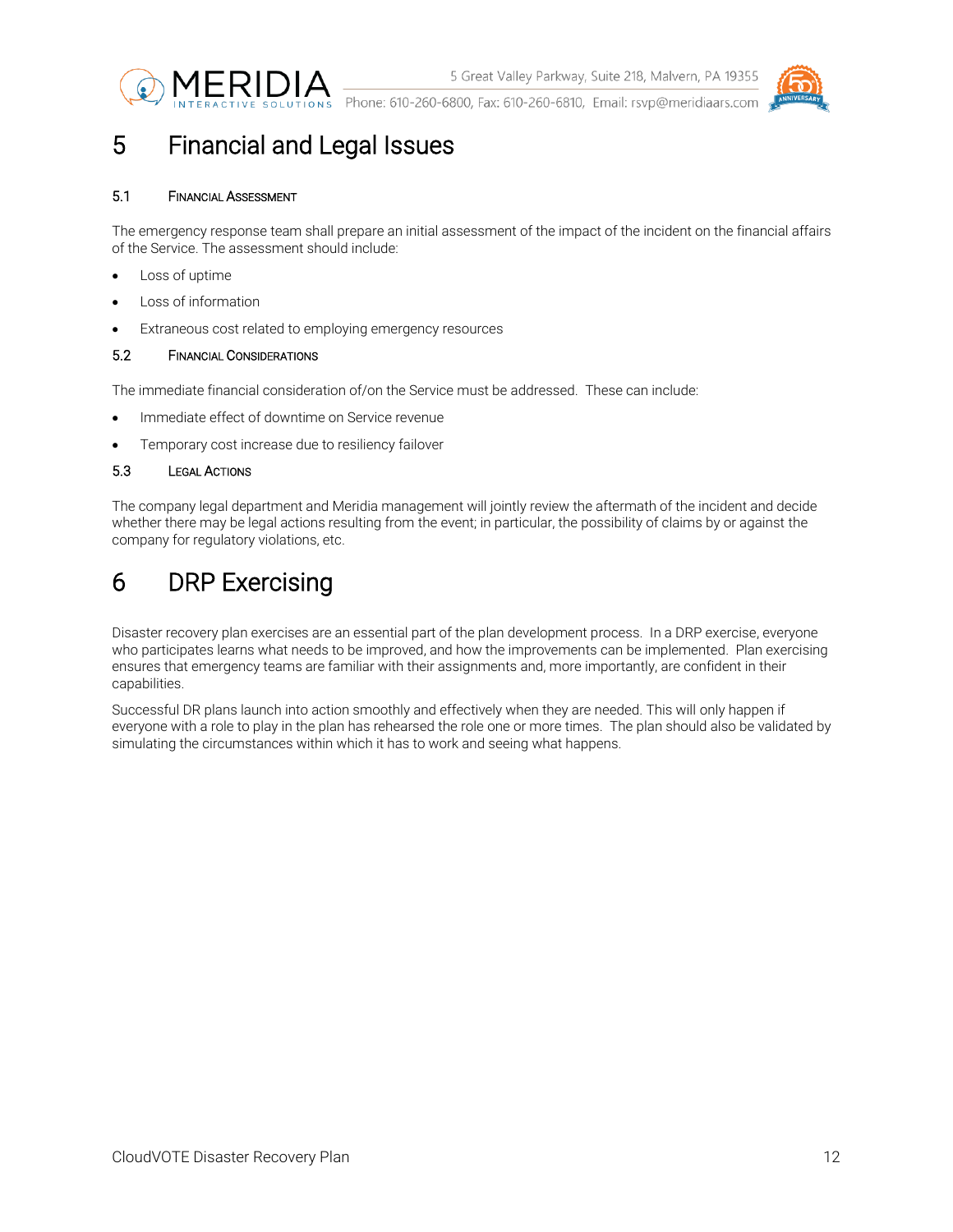



S Great Valley Parkway, Suite 218, Malvern, PA 19355<br>INTERACTIVE SOLUTIONS Phone: 610-260-6800, Fax: 610-260-6810, Email: rsvp@meridiaars.com

# <span id="page-12-0"></span>Appendix A – Technology Disaster Recovery Plan

### <span id="page-12-1"></span>DISASTER RECOVERY PLAN FOR CLOUDVOTE INSTANCE

| <b>SYSTEM</b>             | "CloudVOTE"                       |
|---------------------------|-----------------------------------|
|                           |                                   |
| <b>OVERVIEW</b>           |                                   |
|                           | Location: East US                 |
| PRODUCTION SERVER         | System Handle: CloudVotePollHub20 |
|                           | Resource Group: CloudVote2.0      |
| <b>HOT SITE SERVER</b>    | West US                           |
| APPLICATIONS              | App Service (Website Login)       |
| <b>ASSOCIATED SERVERS</b> | CloudVoteStorage20                |
|                           | CloudVoteSQL                      |

| KEY CONTACTS  |  |
|---------------|--|
| SYSTEM OWNERS |  |

| <b>BACKUP STRATEGY</b> |                                  |
|------------------------|----------------------------------|
| DAII Y                 | Geo-Replicated to West US region |
| MONTHI Y               | External (Azure Storage) backup  |

| <b>DISASTER RECOVERY</b><br><b>PROCEDURE</b> |                                                 |  |
|----------------------------------------------|-------------------------------------------------|--|
| <b>SCENARIO 1</b>                            | Automatic, immediate switch to West US hot site |  |
| <b>TOTAL LOSS OF DATA</b>                    |                                                 |  |
| <b>SCENARIO 2</b>                            | Automatic, immediate switch to West US hot site |  |
| <b>TOTAL LOSS OF HW</b>                      |                                                 |  |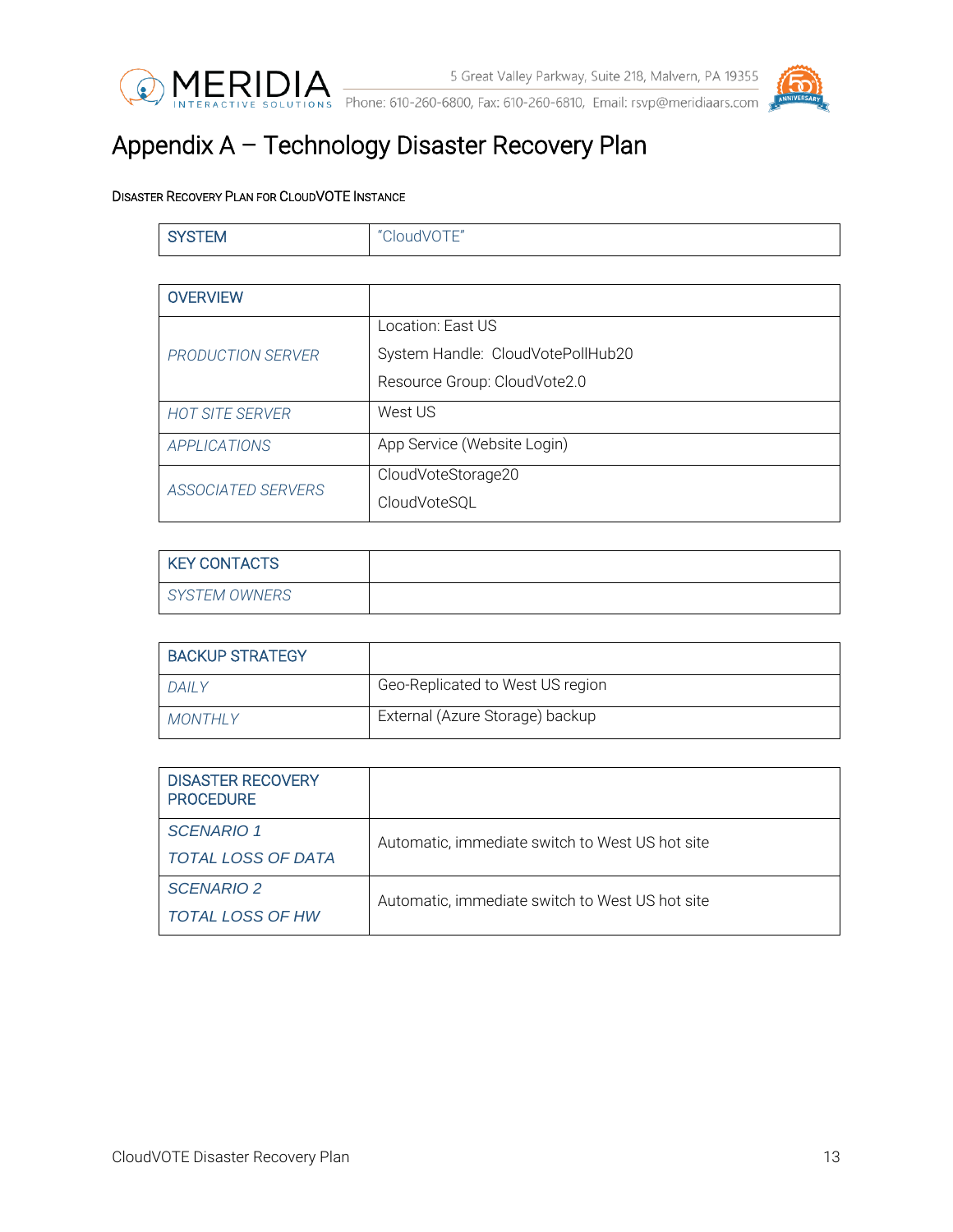



### ADDENDUM

| <b>CONTACTS</b>  |  |
|------------------|--|
| PRIMARY          |  |
| <b>SECONDARY</b> |  |

| File System as of<br>03/15/22                           |  |
|---------------------------------------------------------|--|
| <b>USER ACCOUNTS</b>                                    |  |
| <b>NECESSARY</b><br><b>ACCOUNTS TO</b><br><b>CREATE</b> |  |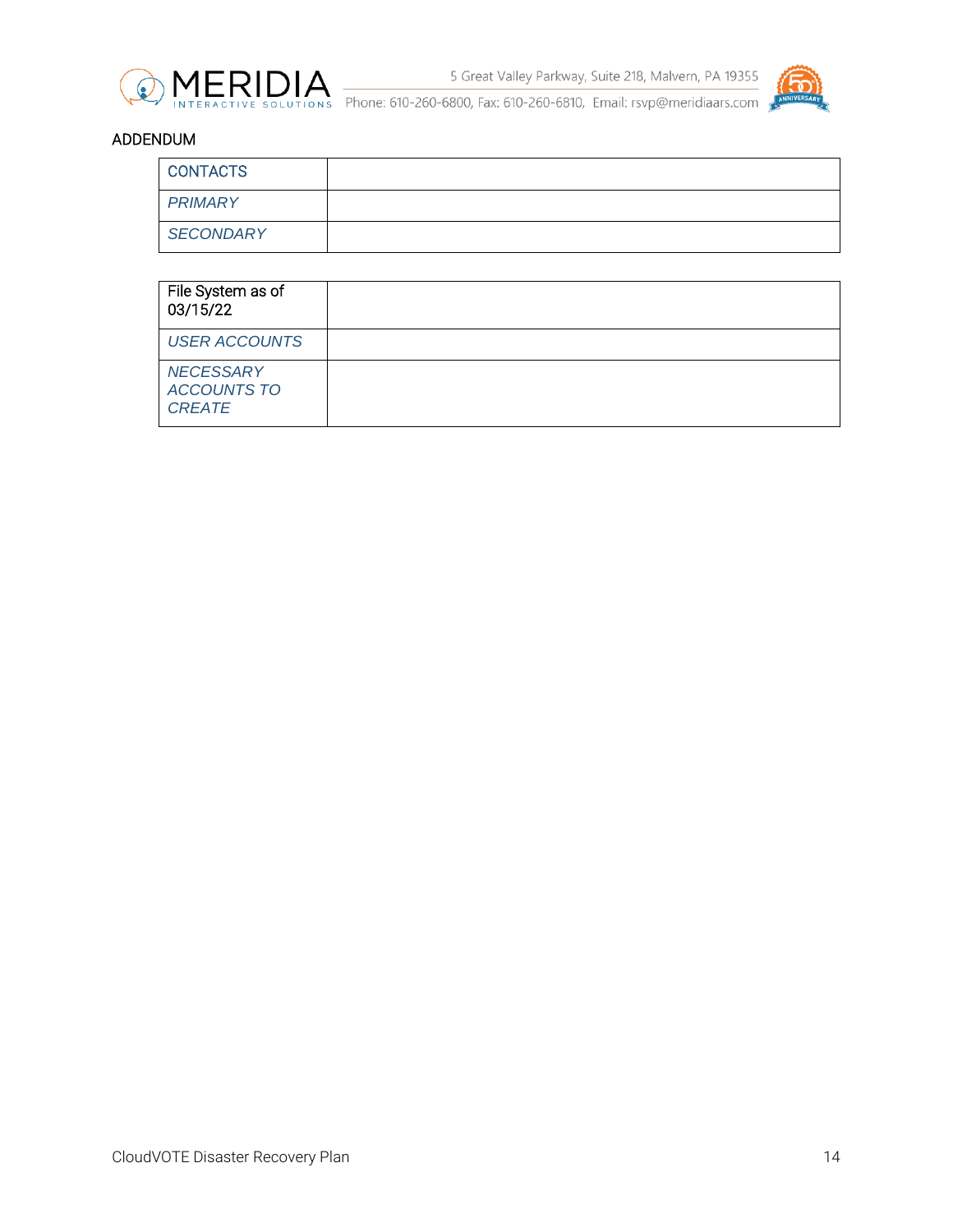



### <span id="page-14-0"></span>DISASTER RECOVERY PLAN FOR CLOUDVOTE INSTANCE

| . . | ЕM | $- - -$<br>$"$ $"$<br>$\overline{\phantom{0}}$ |
|-----|----|------------------------------------------------|
|-----|----|------------------------------------------------|

| <b>OVERVIEW</b>        |                                |
|------------------------|--------------------------------|
|                        | Location: East US              |
| <b>SERVER</b>          | System Handle: CloudVoteSQL    |
|                        | Resource Group: CloudVoteRedux |
| <b>HOT SITE SERVER</b> | West US                        |
| <b>APPLICATIONS</b>    | SQL Database (session data)    |
| ASSOCIATED SERVERS     | CloudVoteStorage20             |
|                        | CloudVotePollHub20             |

| <b>KEY CONTACTS</b> |  |
|---------------------|--|
| SYSTEM OWNERS       |  |

| <b>BACKUP STRATEGY</b> |                                  |
|------------------------|----------------------------------|
| DAII Y                 | Geo-Replicated to West US region |
| MONTHI Y               | External (Azure Storage) backup  |

| <b>DISASTER RECOVERY</b><br><b>PROCEDURE</b> |                                                 |
|----------------------------------------------|-------------------------------------------------|
| <b>SCENARIO 1</b>                            | Automatic, immediate switch to West US hot site |
| TOTAL LOSS OF DATA                           |                                                 |
| <b>SCENARIO 2</b>                            | Automatic, immediate switch to West US hot site |
| <b>TOTAL LOSS OF HW</b>                      |                                                 |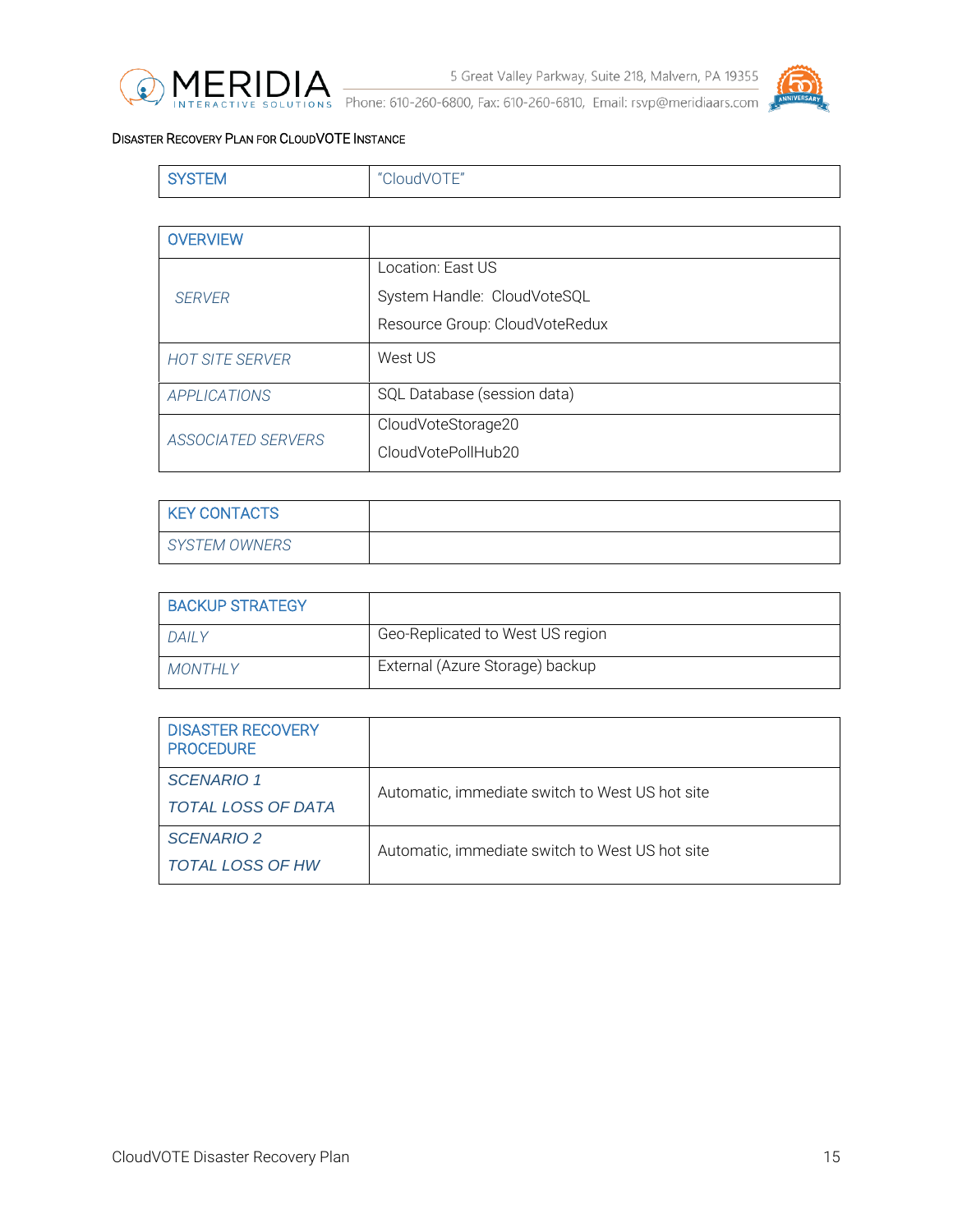



### ADDENDUM

| <b>CONTACTS</b>  |  |
|------------------|--|
| PRIMARY          |  |
| <b>SECONDARY</b> |  |

| File System as of<br>03/15/22                                  |  |
|----------------------------------------------------------------|--|
| <b>USER ACCOUNTS</b>                                           |  |
| <b>NECESSARY</b><br><b>DATABASE ENTRY</b><br><b>TO RESTORE</b> |  |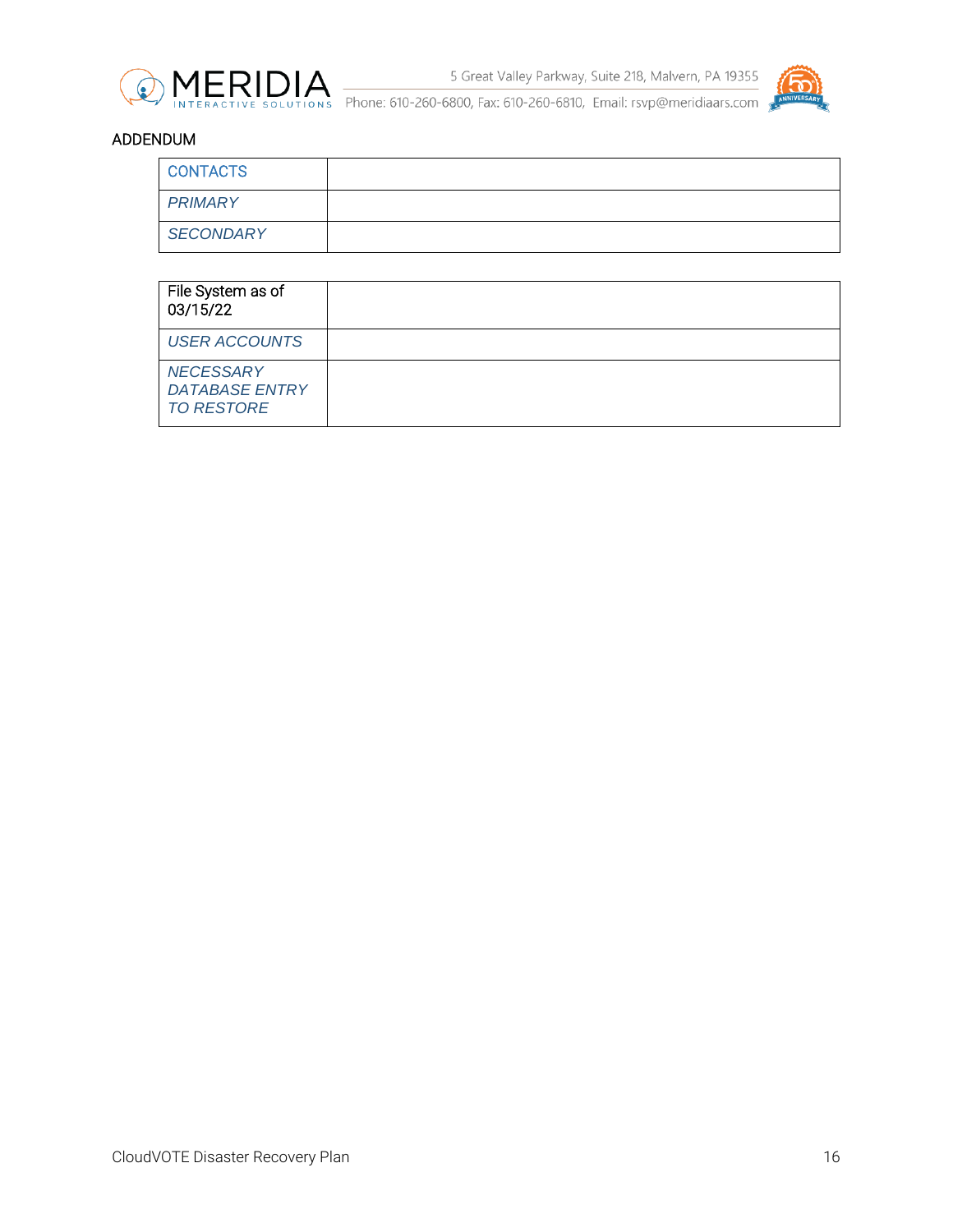



### <span id="page-16-0"></span>DISASTER RECOVERY PLAN FOR CLOUDVOTE INSTANCE

|  | ЕM | $\sim$ " $\cap$ $\sim$<br>$\overline{\phantom{0}}$ |
|--|----|----------------------------------------------------|
|--|----|----------------------------------------------------|

| <b>OVERVIEW</b>           |                                       |
|---------------------------|---------------------------------------|
| <b>EQUIPMENT</b>          | Location: East US                     |
|                           | System Handle: CloudVoteStorage20     |
|                           | Resource Group: CloudVote2.0          |
| <b>HOT SITE EQUIPMENT</b> | West US                               |
| SPECIAL APPLICATIONS      | Blob Storage (template data - images) |
| <b>ASSOCIATED SERVERS</b> | CloudVotePollHub20                    |
|                           | CloudVoteSQL                          |

| <b>KEY CONTACTS</b>  |  |
|----------------------|--|
| <b>SYSTEM OWNERS</b> |  |

| <b>BACKUP STRATEGY</b> |                                  |
|------------------------|----------------------------------|
| DAII Y                 | Geo-Replicated to West US region |
| MONTHI Y               | External (Azure Storage) backup  |

| <b>DISASTER RECOVERY</b><br><b>PROCEDURE</b> |                                                 |
|----------------------------------------------|-------------------------------------------------|
| <b>SCENARIO 1</b>                            | Automatic, immediate switch to West US hot site |
| TOTAL LOSS OF DATA                           |                                                 |
| <b>SCENARIO 2</b>                            | Automatic, immediate switch to West US hot site |
| <b>TOTAL LOSS OF HW</b>                      |                                                 |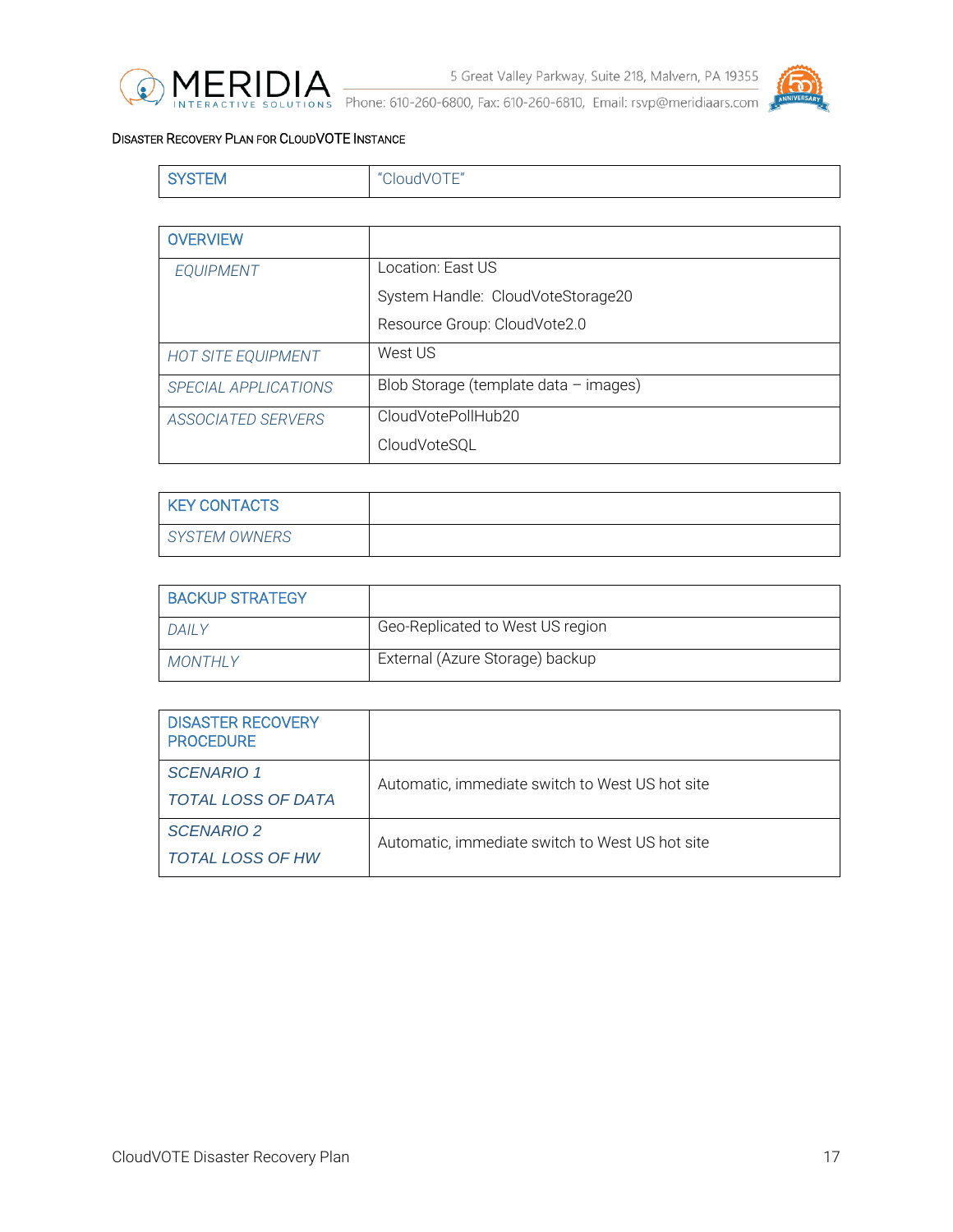



### ADDENDUM

| <b>CONTACTS</b>  |  |
|------------------|--|
| PRIMARY          |  |
| <b>SECONDARY</b> |  |

| File System as of<br>03/15/22                             |  |
|-----------------------------------------------------------|--|
| <b>USER ACCOUNTS</b>                                      |  |
| <b>NECESSARY</b><br><b>TEMPLATES TO</b><br><b>RESTORE</b> |  |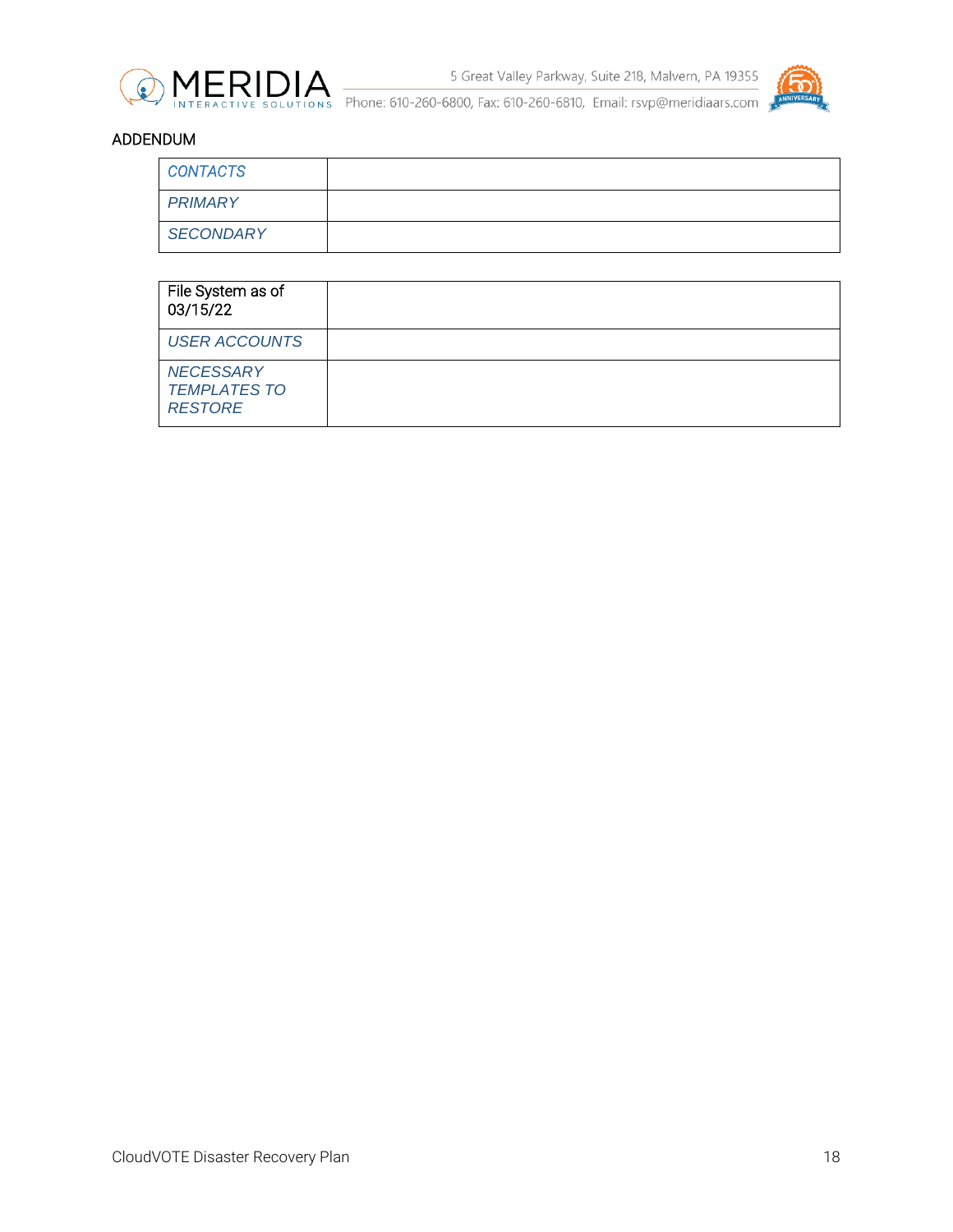





# <span id="page-18-0"></span>Appendix B – Damage Assessment Form

| <b>Key Business</b><br><b>Process Affected</b> | Description Of Problem | <b>Extent Of Damage</b> |
|------------------------------------------------|------------------------|-------------------------|
|                                                |                        |                         |
|                                                |                        |                         |
|                                                |                        |                         |
|                                                |                        |                         |
|                                                |                        |                         |
|                                                |                        |                         |
|                                                |                        |                         |

Initials: \_\_\_\_\_\_\_\_\_\_\_\_\_

#### <span id="page-18-1"></span>MANAGEMENT OF DR ACTIVITIES FORM

- During the disaster recovery process all activities will be determined using a standard structure;
- Where practical, this plan will need to be updated on a regular basis throughout the disaster recovery period;
- All actions that occur during this phase will need to be recorded.

| <b>Activity Name:</b>     |  |
|---------------------------|--|
| Reference Number:         |  |
| <b>Brief Description:</b> |  |
|                           |  |
|                           |  |

| Commencement<br>Date/Time | Completion<br>Date/Time | Resources Involved | In Charge |
|---------------------------|-------------------------|--------------------|-----------|
|                           |                         |                    |           |
|                           |                         |                    |           |
|                           |                         |                    |           |
|                           |                         |                    |           |
|                           |                         |                    |           |
|                           |                         |                    |           |

| Initials: |  |
|-----------|--|
|-----------|--|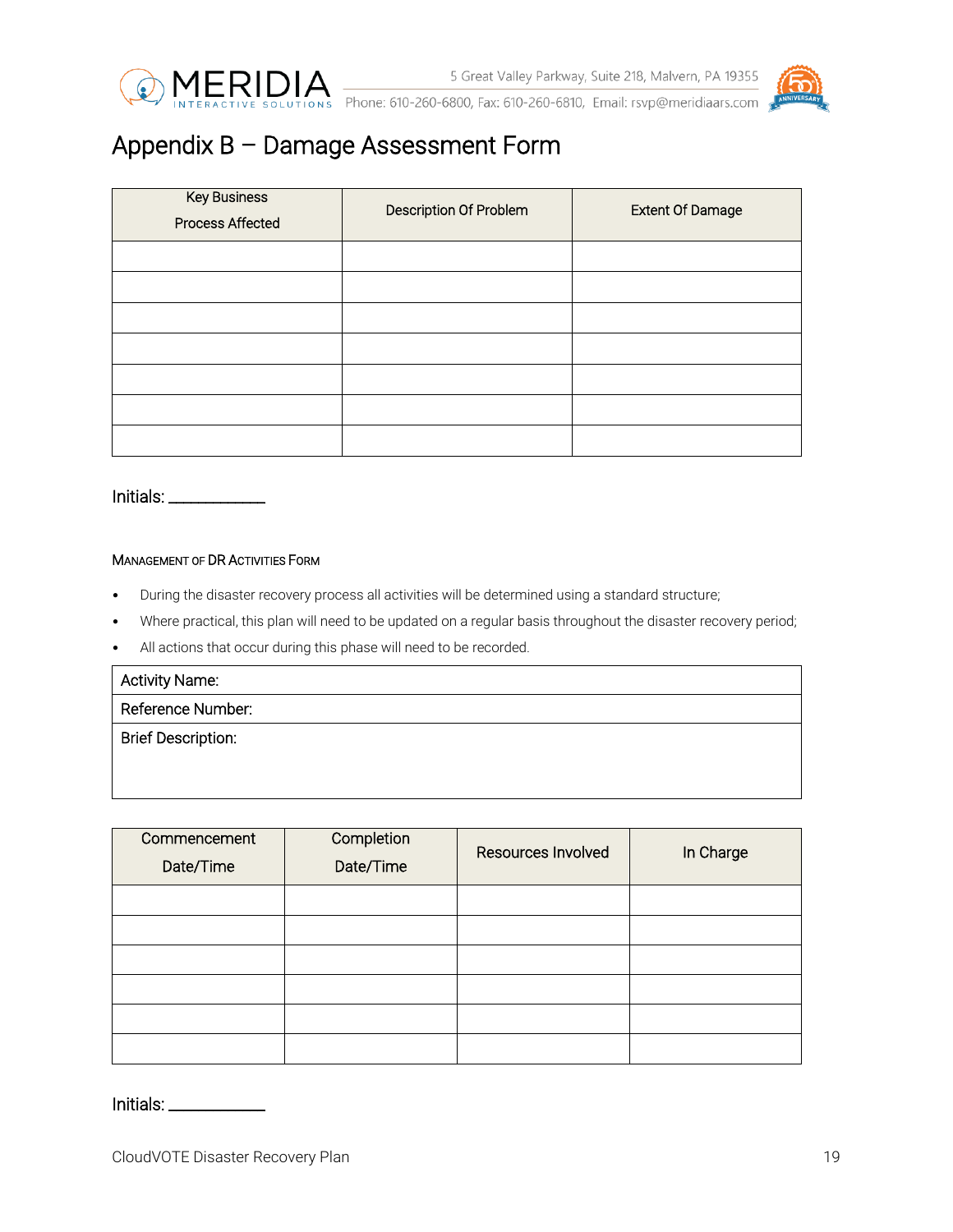



#### <span id="page-19-0"></span>DISASTER RECOVERY EVENT RECORDING FORM

- All key events that occur during the disaster recovery phase must be recorded.
- An event log shall be maintained by the disaster recovery team leader.
- This event log should be started at the commencement of the emergency and a copy of the log passed on to the business recovery team once the initial dangers have been controlled.
- The following event log should be completed by the disaster recovery team leader to record all key events during disaster recovery, until such time as responsibility is handed over to the business recovery team.

#### Description of Disaster:

### Commencement Date:

Date/Time DR Team Mobilized:

| Activities Undertaken by DR Team | Date and Time | Outcome | Follow-On Action<br>Required |
|----------------------------------|---------------|---------|------------------------------|
|                                  |               |         |                              |
|                                  |               |         |                              |
|                                  |               |         |                              |
|                                  |               |         |                              |
|                                  |               |         |                              |
|                                  |               |         |                              |
|                                  |               |         |                              |

| Disaster Recovery Team's Work Completed:    |  |
|---------------------------------------------|--|
| Event Log Passed to Business Recovery Team: |  |

Initials: \_\_\_\_\_\_\_\_\_\_\_\_\_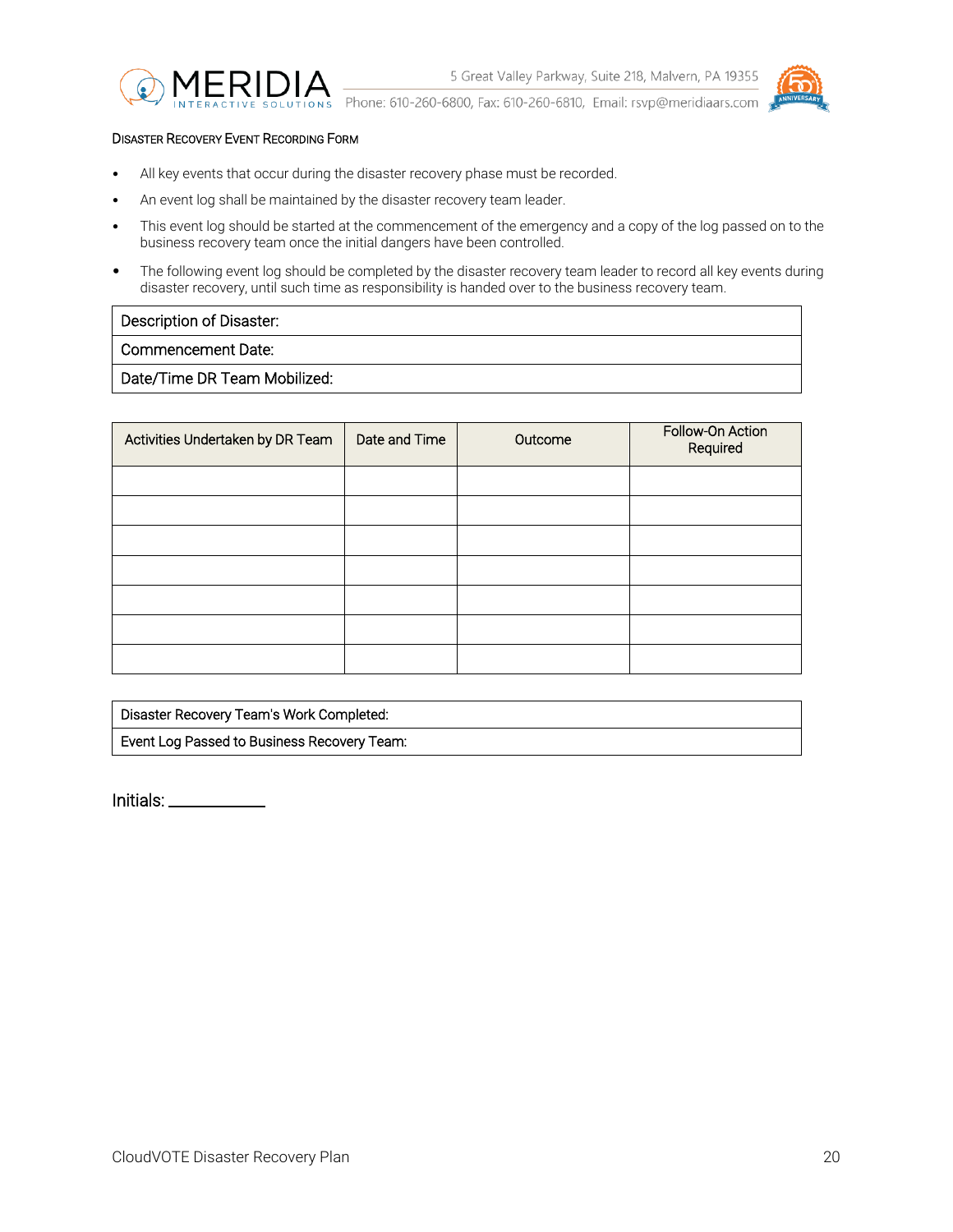

#### <span id="page-20-0"></span>DISASTER RECOVERY ACTIVITY REPORT FORM

- On completion of the initial disaster recovery response the DRT leader should prepare a report on the activities undertaken.
- The report should contain information on the emergency, who was notified and when, action taken by members of the DRT together with outcomes arising from those actions.
- The report will also contain an assessment of the impact to normal business operations.
- The report should be given to business recovery team leader, with a copy to senior management, as appropriate.
- A disaster recovery report will be prepared by the DRT leader on completion of the initial disaster recovery response.
- In addition to the business recovery team leader, the report will be distributed to senior management

The report will include:

- A description of the emergency or incident
- Those people notified of the emergency (including dates)
- Action taken by members of the DRT
- Outcomes arising from actions taken
- An assessment of the impact to normal business operations
- Assessment of the effectiveness of the BCP and lessons learned
- Lessons learned

#### <span id="page-20-1"></span>MOBILIZING THE DISASTER RECOVERY TEAM FORM

- Following an emergency requiring recovery of technology infrastructure assets, the disaster recovery team should be notified of the situation and placed on standby.
- The format shown below can be used for recording the activation of the DR team once the work of the damage assessment and emergency response teams has been completed.

#### Description of Emergency:

Date Occurred:

Date Work of Disaster Recovery Team Completed:

| Name of Team<br>Member | <b>Contact Details</b>                                 | Contacted On<br>(Time / Date) | By Whom | Response | <b>Start Date</b><br>Required |
|------------------------|--------------------------------------------------------|-------------------------------|---------|----------|-------------------------------|
|                        |                                                        |                               |         |          |                               |
|                        |                                                        |                               |         |          |                               |
|                        | Relevant Comments (e.g., Specific Instructions Issued) |                               |         |          |                               |
|                        |                                                        |                               |         |          |                               |
|                        |                                                        |                               |         |          |                               |

Initials: \_\_\_\_\_\_\_\_\_\_\_\_\_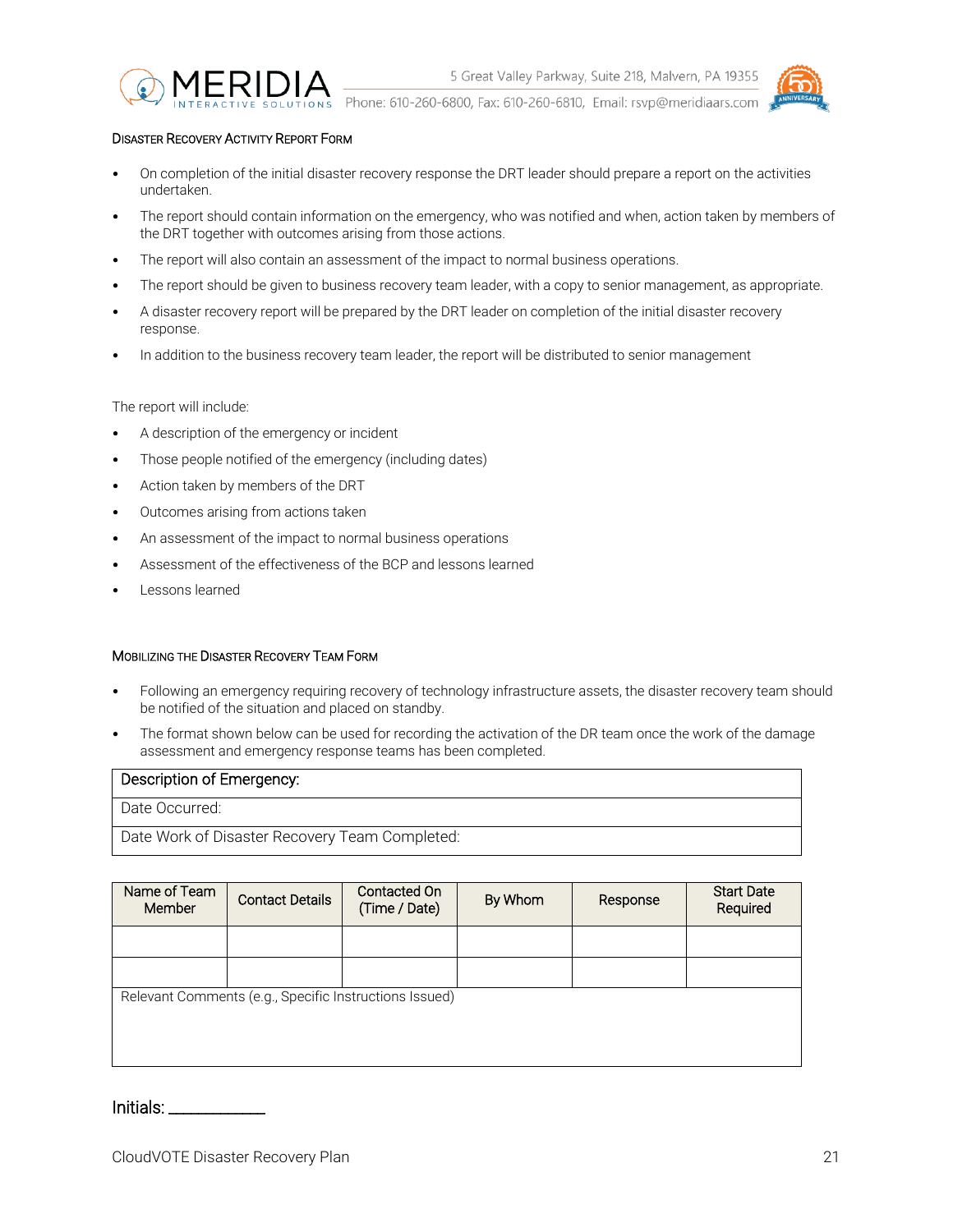



#### <span id="page-21-0"></span>MOBILIZING THE BUSINESS RECOVERY TEAM FORM

- Following an emergency requiring activation of the disaster recovery team, the business recovery team should be notified of the situation and placed on standby.
- The format shown below will be used for recording the activation of the business recovery team once the work of the disaster recovery team has been completed.

#### Description of Emergency:

Date Occurred:

Date Work of Business Recovery Team Completed:

| Name of Team<br><b>Member</b> | <b>Contact Details</b>                                 | Contacted On<br>(Time / Date) | By Whom | Response | <b>Start Date</b><br>Required |
|-------------------------------|--------------------------------------------------------|-------------------------------|---------|----------|-------------------------------|
|                               |                                                        |                               |         |          |                               |
|                               |                                                        |                               |         |          |                               |
|                               |                                                        |                               |         |          |                               |
|                               |                                                        |                               |         |          |                               |
|                               | Relevant Comments (e.g., Specific Instructions Issued) |                               |         |          |                               |
|                               |                                                        |                               |         |          |                               |
|                               |                                                        |                               |         |          |                               |
|                               |                                                        |                               |         |          |                               |

#### Initials: \_

#### <span id="page-21-1"></span>MONITORING BUSINESS RECOVERY TASK PROGRESS FORM

- The progress of technology and business recovery tasks must be closely monitored during this period of time.
- Since difficulties experienced by one group could significantly affect other dependent tasks it is important to ensure that each task is adequately resourced and that the efforts required to restore normal business operations have not been underestimated.

*Note: A priority sequence must be identified although, where possible, activities will be carried out simultaneously.*

|    | Recovery Tasks      | Person(s) Responsible | Completion Date |        | Milestones | Other Relevant<br>Information |
|----|---------------------|-----------------------|-----------------|--------|------------|-------------------------------|
|    | (Order of Priority) |                       | Estimated       | Actual | Identified |                               |
|    |                     |                       |                 |        |            |                               |
|    |                     |                       |                 |        |            |                               |
| 3  |                     |                       |                 |        |            |                               |
| 4. |                     |                       |                 |        |            |                               |
| 5. |                     |                       |                 |        |            |                               |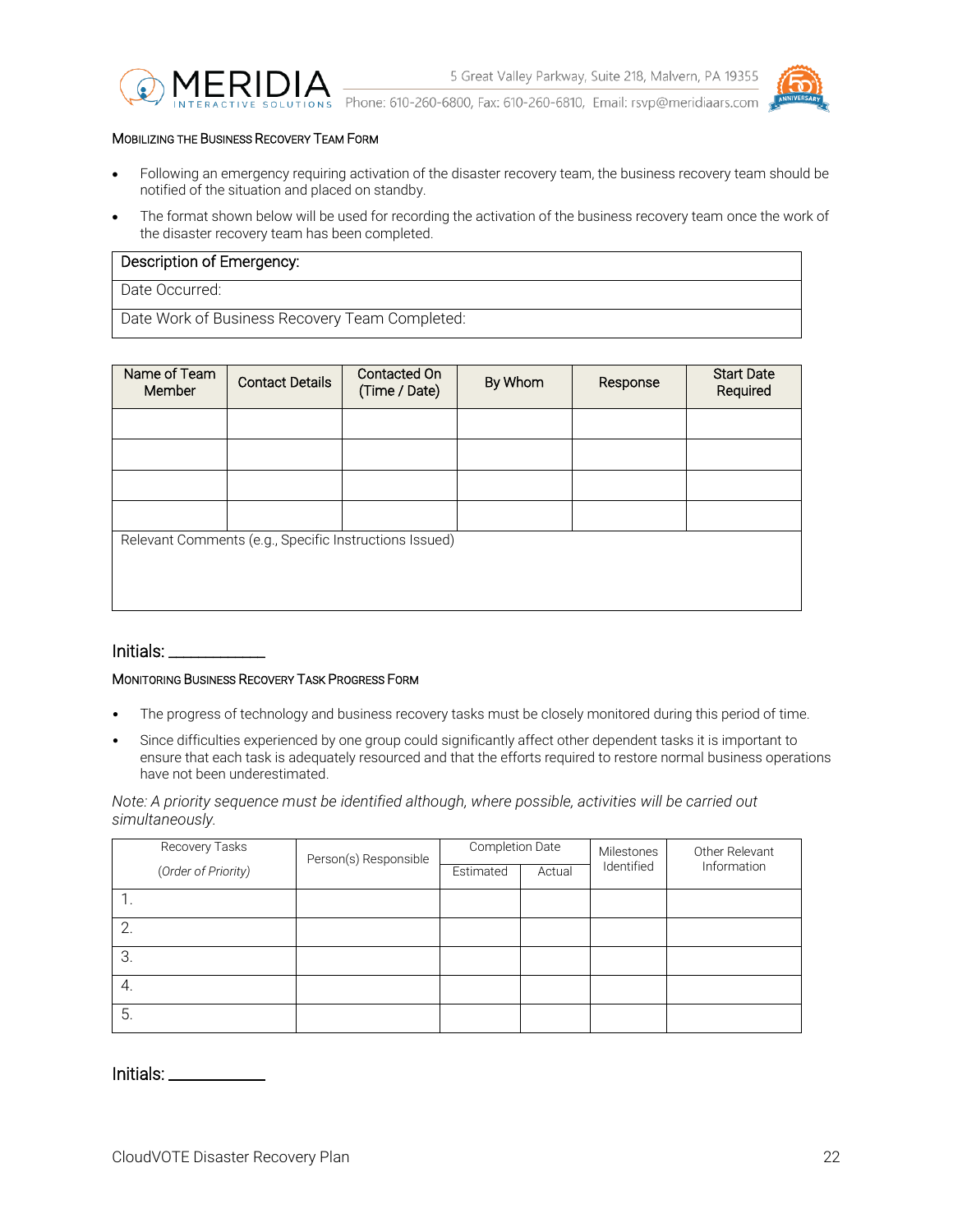

<span id="page-22-0"></span>PREPARING THE BUSINESS RECOVERY REPORT FORM

- On completion of business recovery activities the BRT leader should prepare a report on the activities undertaken and completed.
- The report should contain information on the disruptive event, who was notified and when, action taken by members of the BRT together with outcomes arising from those actions.
- The report will also contain an assessment of the impact to normal business operations.
- The report should be distributed to senior management, as appropriate.

The contents of the report shall include:

- A description of the incident
- People notified of the emergency (including dates)
- Action taken by the business recovery team
- Outcomes arising from actions taken
- An assessment of the impact to normal business operations
- Problems identified
- Suggestions for enhancing the disaster recovery and/or business continuity plan
- Lessons learned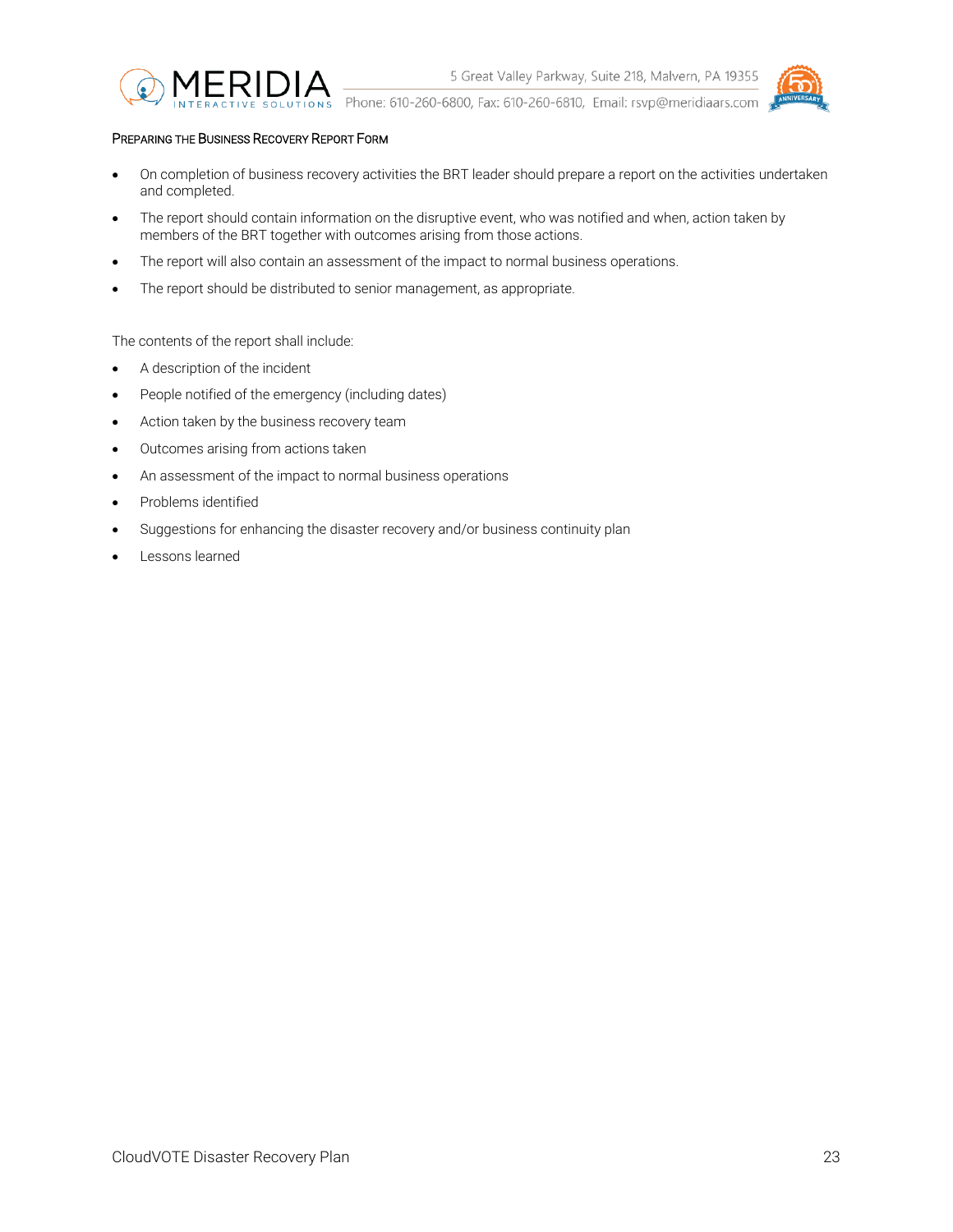



#### <span id="page-23-0"></span>COMMUNICATIONS FORM

- It is very important during the disaster recovery and business recovery activities that all affected persons and organizations are kept properly informed.
- The information given to all parties must be accurate and timely.
- In particular, any estimate of the timing to return to normal working operations should be announced with care.

| Groups of Persons or<br>Organizations Affected<br>by Disruption | Persons Selected To Coordinate Communications |          |                        |
|-----------------------------------------------------------------|-----------------------------------------------|----------|------------------------|
|                                                                 | to Affected Persons / Organizations           |          |                        |
|                                                                 | Name                                          | Position | <b>Contact Details</b> |
| <b>Customers</b>                                                |                                               |          |                        |
| Management & Staff                                              |                                               |          |                        |
| Stakeholders                                                    |                                               |          |                        |
| Others                                                          |                                               |          |                        |

#### Initials:

#### <span id="page-23-1"></span>RETURNING RECOVERED BUSINESS OPERATIONS TO BUSINESS UNIT LEADERSHIP

- Once normal business operations have been restored it will be necessary to return the responsibility for specific operations to the appropriate business unit leader.
- This process should be formalized in order to ensure that all parties understand the change in overall responsibility, and the transition to business-as-usual.
- It is likely that during the recovery process, overall responsibility may have been assigned to the business recovery process lead.
- It is assumed that business unit management will be fully involved throughout the recovery, but in order for the recovery process to be fully effective, overall responsibility during the recovery period should probably be with a business recovery process team.